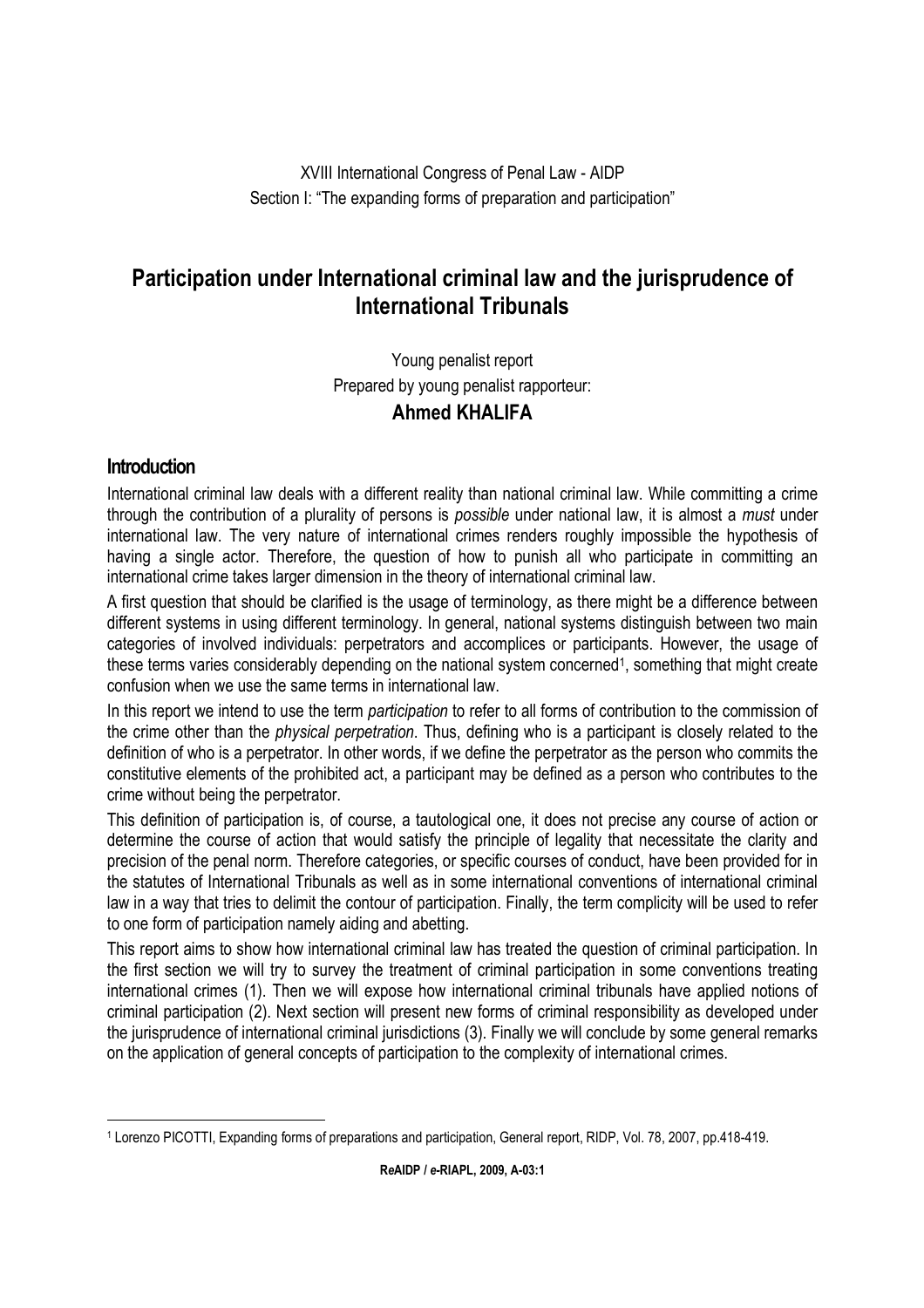# **1. Participation under Conventional ICL: A case by case approach**

Conventions are the main legislative tool on international level; therefore they constitute one of the basic components of ICL. Conventions on substantive ICL provide for numerous international crimes. In this section we will restrict our research to 4 categories of international crimes: genocide, war crimes, terrorism and organized crime to see how the concept of "participation" has been treated in each one of them.**<sup>2</sup>**

The choice of the first two categories is due to their imminent presence on the scene of international criminal jurisdictions. Beside crimes against humanity, which does not have till now a convention regrouping its categories in a thorough way, genocide and war crimes are the only crimes adjudicated currently on international level. As to the second two categories namely; terrorism and organized crime, their choice was due to the increasing interest that international law has dedicated to them in the last two decades.

On the one hand, terrorism has been the focus of a growing concern of the international community since 1990's; this concern has been aggravated after the wave of terrorist attacks that the world has witnessed in the new millennium. In part, this has lead to the adoption of several legal instruments that incriminate different acts. The evolution of the treatment of participation in that regard is worth noting.

On the other hand, organized crime is the most recent category of international crimes to be recognized by an international convention. The international community has finally succeeded in 2000 to conclude an international convention on the transnational organized crime. The collective nature of commission of this crime carries a great resemblance to the paradigm of international crimes adjudicated before international tribunals, and thus a quick examination of the way the convention has dealt with the participation might be useful. In exposing these conventions we will follow their chronological order.

#### *1.1 The genocide convention of 1948: A strong beginning*

The genocide convention is the most developed convention in terms of treating different modes of incrimination of international crimes. This seems logic as genocide is the most serious international crime or as it has been called the crime of crimes. After defining the material acts which constitutes genocide in the second article of the convention, the third article addresses the question of different modes of liability in stating that "... [t]he following acts shall be punishable: (a) Genocide; (b) Conspiracy to commit genocide; (c) Direct and public incitement to commit genocide; (d) Attempt to commit genocide; (e) Complicity in genocide."

Even though the convention does not define any of these different terms, the idea of enumerating all these modes constitutes a huge advance in the degree of detailing incriminated modes. Moreover, the *travaux preparatoires* present a great help in understanding the extent of the different incriminated forms.<sup>3</sup> Later on, this text will be adopted literally in the Statutes of the Ad hoc Tribunals and will be interpreted extensively by numerous decisions.

What matters to us for the purpose of this presentation is that the convention had a general text incriminating "complicity" without specifying certain category. In fact complicity is the only, technically speaking, mode of liability mentioned in the convention to the commission of the crime of genocide. The other acts, conspiracy, inciting and attempt, are inchoate crimes that do not depend on the actual

 $\overline{a}$ 2 Criminalizing complicity has been provided for also in other international conventions as the International Convention on the Suppression and punishment of the crime of Apartheid of 1973, Art. III and the Convention against Torture and other cruel, inhuman or degrading treatment or Punishment of 1984, article 4 (1).

<sup>3</sup> For comprehensive scholar works on the Genocide convention, one can cite three essential volumes: Nehemiah ROBINSON, The Genocide Convention, Institute of Jewish Affaires, New York, 1960 ; William SCHABAS, Genocide in International Law : The crime of crimes, Cambridge University Press, 1<sup>st</sup> edition, 2<sup>nd</sup> edition 2009 and John QUIQGLEY, The Genocide Convention : An international law analysis, Ashgate publisihing, 2006.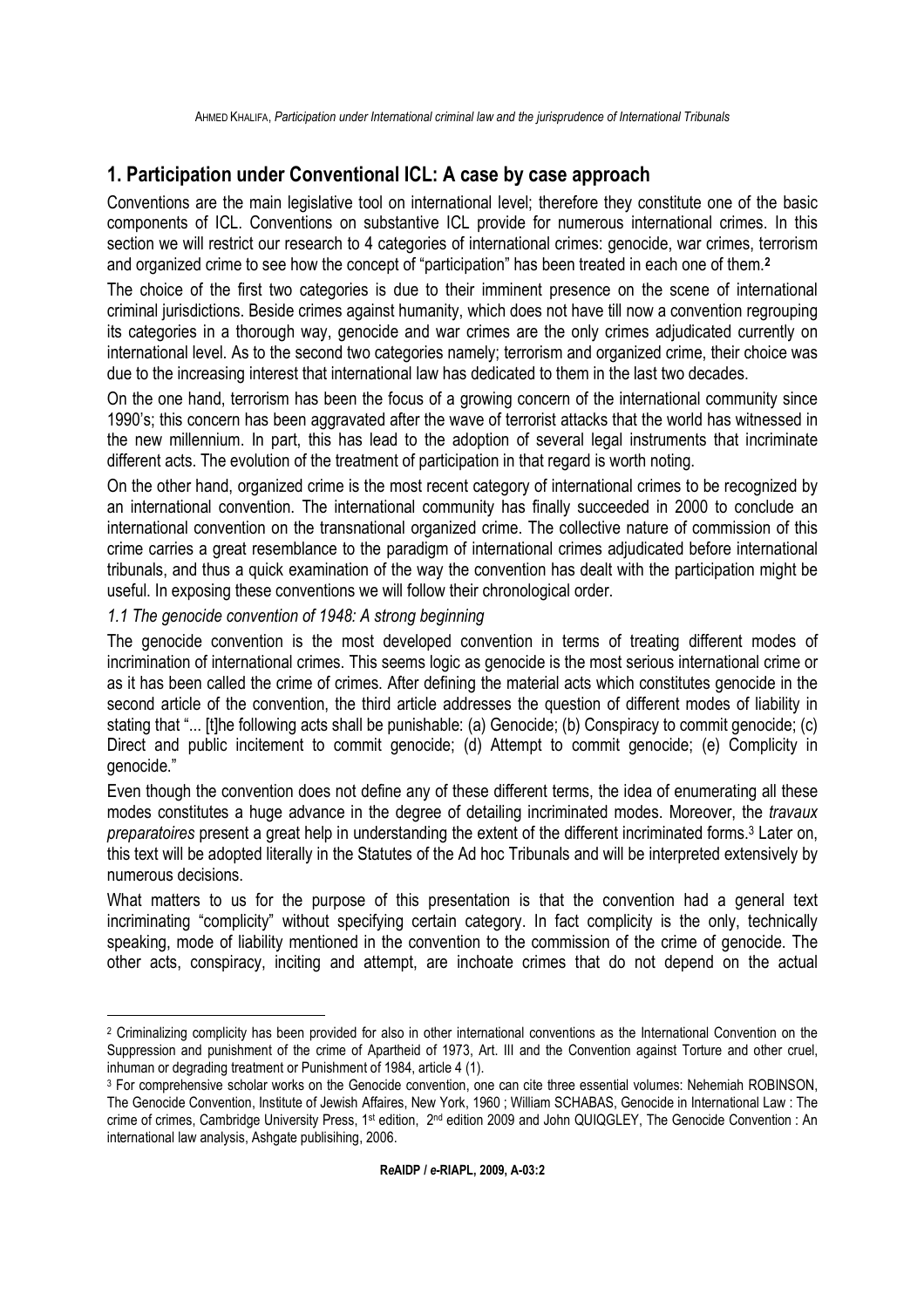commission of genocide. Moreover, conspiracy and inciting are mere preparatory acts under the ordinary theory of the general part of criminal law.

It is true that in the absence of a definition of what constitutes "complicity", it is not clear what exactly the ambit of the text is, but this is left to the judges who will apply the text depending on general notions of complicity in their respective legal orders.

# *1.2 The Geneva conventions of 1949: A step backward*

War crimes are regulated in general by two groups of conventions; first, the Hague conventions of 1899 and 1907, and secondly the Geneva conventions of 1949 and its two additional protocols of 1977. The Hague conventions do not provide for individual criminal responsibility, the violation of its provisions entailed State responsibility within the limits of International law. The question of punishing individuals committing the violations depends solely on the will of States and the way they will apply the convention in their national orders.<sup>4</sup> It follows that the question of criminal participation is not addressed. This situation has changed under Geneva conventions.

The four Geneva conventions have a penal section where the question of individual responsibility for violating their provisions is addressed. In identical terms Article 49 of the 1st convention, Article 50 of the 2nd convention, article 129 of the 3rd convention and article 146 of the 4th convention stipulates that "the High Contracting Parties undertake to enact any legislation necessary to provide effective penal sanctions for persons committing, or ordering to be committed, any of the grave breaches of the present Convention defined in the following Article."

This provision clearly indicates that States shall punish individuals who commit any of the grave breaches enumerated in each convention, and therefore establishes the individual criminal responsibility for violations of the provisions of the conventions.

There is no general provision that incriminates participation in committing the crime. The only incriminated form of participation provided for is to "order" the commission of such a crime. This reflects the concern of the drafters to confirm the responsibility of the superiors for giving orders in violation of laws of war. Yet, the silence on the other forms of possible participation in committing war crimes seems little justified, specially considering the fact that the genocide convention has been already adopted just few months beforehand. Therefore, in terms of general part questions, Geneva conventions might be considered a step backward.

Yet, the commentary on the 1<sup>st</sup> additional protocol to the Geneva conventions adopted in 1977 states that a person will be individually responsible not only when he takes part as a direct or principal actor in physically committing the crime amounting to a grave breach, but also if he helps the offender in preparing or perpetrating the crime.<sup>5</sup> However, this is a matter of interpretation and it is not clear whether it is obligatory or not under the convention.

# *1.3 Terrorism Conventions: A gradual approach*

 $\overline{a}$ 

It is regrettable that until now there is no one convention that deals with terrorism thoroughly. This is due to the political problems in reaching a consensus on the definition of this crime. To overstep this difficulty the international community has followed a piece-meal approach where multiple conventions have been adopted, each one of them is incriminating a specific act that States agree on its "terrorist" nature.

<sup>4</sup> Commentary on the Geneva conventions of 12 August 1949, Vol. IV, 1958, p. 548.

<sup>5</sup> C. PILLOUD et al., Commentary on the Additional Protocols of 8 June 1977 to the Geneva conventions of 12 August 1949, Geneva, 1987, p. 979.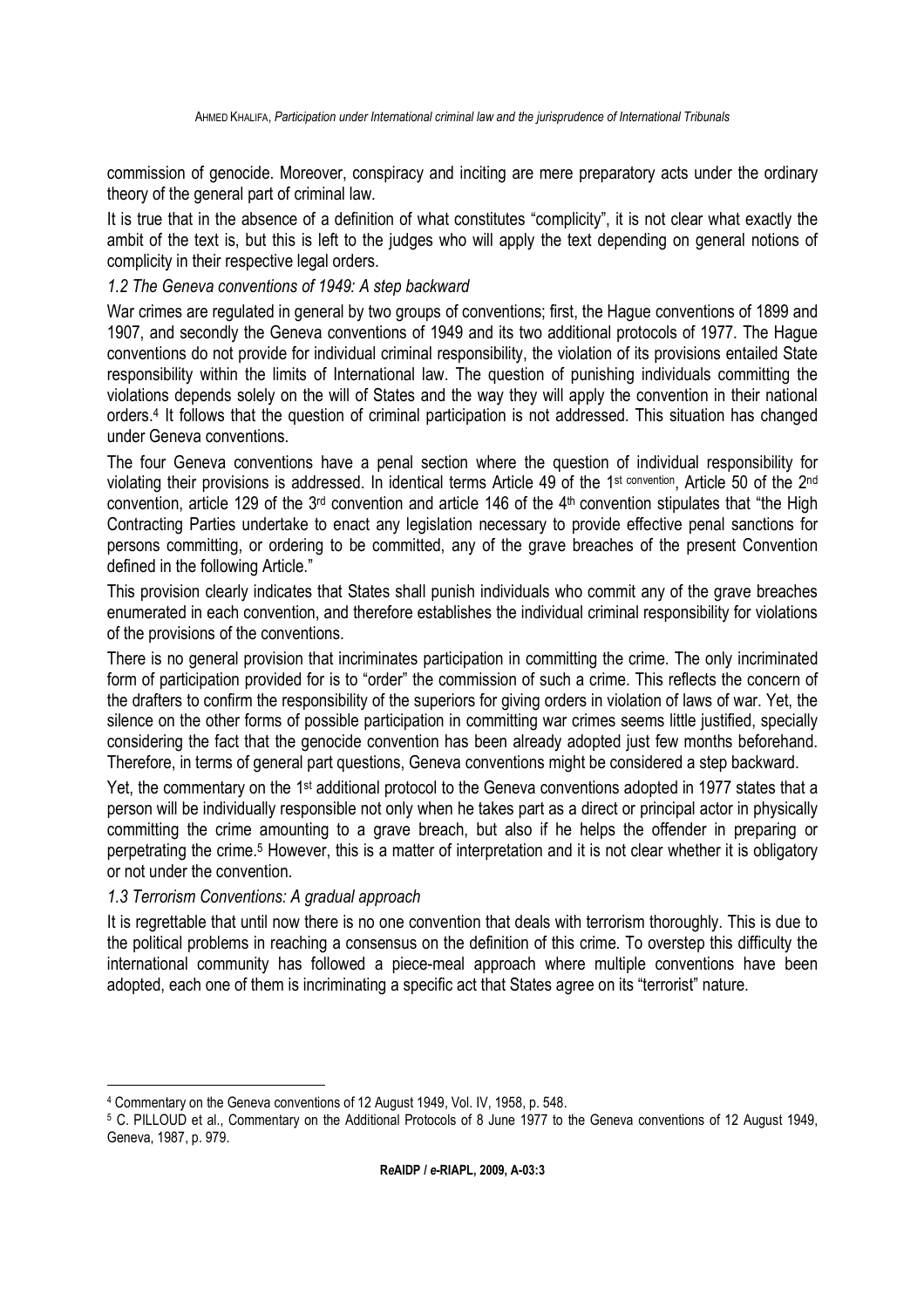Up to 13 conventions that incriminate acts classified as terrorist acts have been adopted from 1963 till 2005.<sup>6</sup> Neither one of them has provided a definition of *terrorism*, rather more than one definition for *terrorist acts*. Under the current situation of international conventions terrorism is a label that we attach to certain acts or a category that include various acts rather than a proper crime on its own that that one can define exactly its contents. Various questions concerning terrorism have been dealt with extensively in the doctrine, questions like the definition, the victim's rights, the procedures to combat terrorism, the jurisdiction competent to try accused of that crime and the possibility of admitting terrorism as a core international crime beside war crimes, crimes against humanity and genocide. Yet, our concern is different, we will survey the international legal instruments in regard to a specific point of general criminal law; participation.

In fact the way in which participation has been dealt with, as a matter of general criminal law, has varied considerably. In a very quick survey of the conventions we can classify their position in three categories.

# *1 st Category: early period 1963/ 1970/1971/ 1973*

Conventions in this period are focusing almost only on defining the acts to be prohibited. Very little attention is granted to the question of participation; some conventions do not mention it or incriminate the acts of participation at all, while others do incriminate it in very general terms without any precision.

At least three instruments could be cited as examples of conventions that do not contain any reference to the question of participation or the criminal responsibility of the participant: The Tokyo Convention on Offences and Certain Other Acts Committed on Board Aircraft of 1963 is a first example; second is the Protocol for the Suppression of Unlawful Acts of Violence at Airports Serving International Civil Aviation of 1988, supplementing the Convention for the Suppression of Unlawful Acts against the Safety of Civil Aviation of 1971 and finally the Cconvention on the Marking of Plastic Explosives for the Purpose of Identification of 1991. The last convention does not include in fact any texts on individual criminal responsibility, all its provisions address the State authorities inciting them to prohibit and punish acts related to manufacturing of explosives.

Other conventions do incriminate participation but in a very general manner that does not explain the contents of the concept. So for example, article 1(b) of the Convention for the Suppression of Unlawful Seizure of Aircraft of 1970 states, after defining the prohibited act in the first paragraph, that "any person who on board an aircraft in flight...(b) is an accomplice of a person who performs or attempts to perform any such act commits an offence."

In the same manner, the Convention for the Suppression of Unlawful Acts against the Safety of Civil Aviation of 1971 stipulates in its first article paragraph (2) that "any person also commits an offence if … he

<sup>6</sup> Convention on Offences and Certain Other Acts Committed on Board Aircraft, signed at Tokyo on 14 September 1963; Convention for the Suppression of Unlawful Seizure of Aircraft, signed at the Hague on 16 December 1970; Convention for the Suppression of Unlawful Acts against the Safety of Civil Aviation, signed at Montreal on 23 September 1971; Convention on the Prevention and Punishment of Crimes against Internationally Protected Persons, including Diplomatic Agents, adopted by the General Assembly of the United Nations on 14 December 1973; International Convention against the Taking of Hostages, adopted by the General Assembly of the United Nations on 17 December 1979; Convention on the Physical Protection of Nuclear Material, signed at Vienna on 3 March 1980; Protocol on the Suppression of Unlawful Acts of Violence at Airports Serving International Civil Aviation, supplementary to the Convention for the Suppression of Unlawful Acts against the Safety of Civil Aviation, signed at Montreal on 24 February 1988; Convention for the Suppression of Unlawful Acts against the Safety of Maritime Navigation, done at Rome on 10 March 1988*;* Protocol for the Suppression of Unlawful Acts against the Safety of Fixed Platforms Located on the Continental Shelf, done at Rome on 10 March 1988; Convention on the Marking of Plastic Explosives for the Purpose of Detection, signed at Montreal on 1 March 1991; International Convention for the Suppression of Terrorist Bombings, adopted by the General Assembly of the United Nations on 15 December 1997; International Convention for the Suppression of the Financing of Terrorism, adopted by the General Assembly of the United Nations on 9 December 1999; International Convention for the Suppression of Acts of Nuclear Terrorism, New York, 13 April 2005.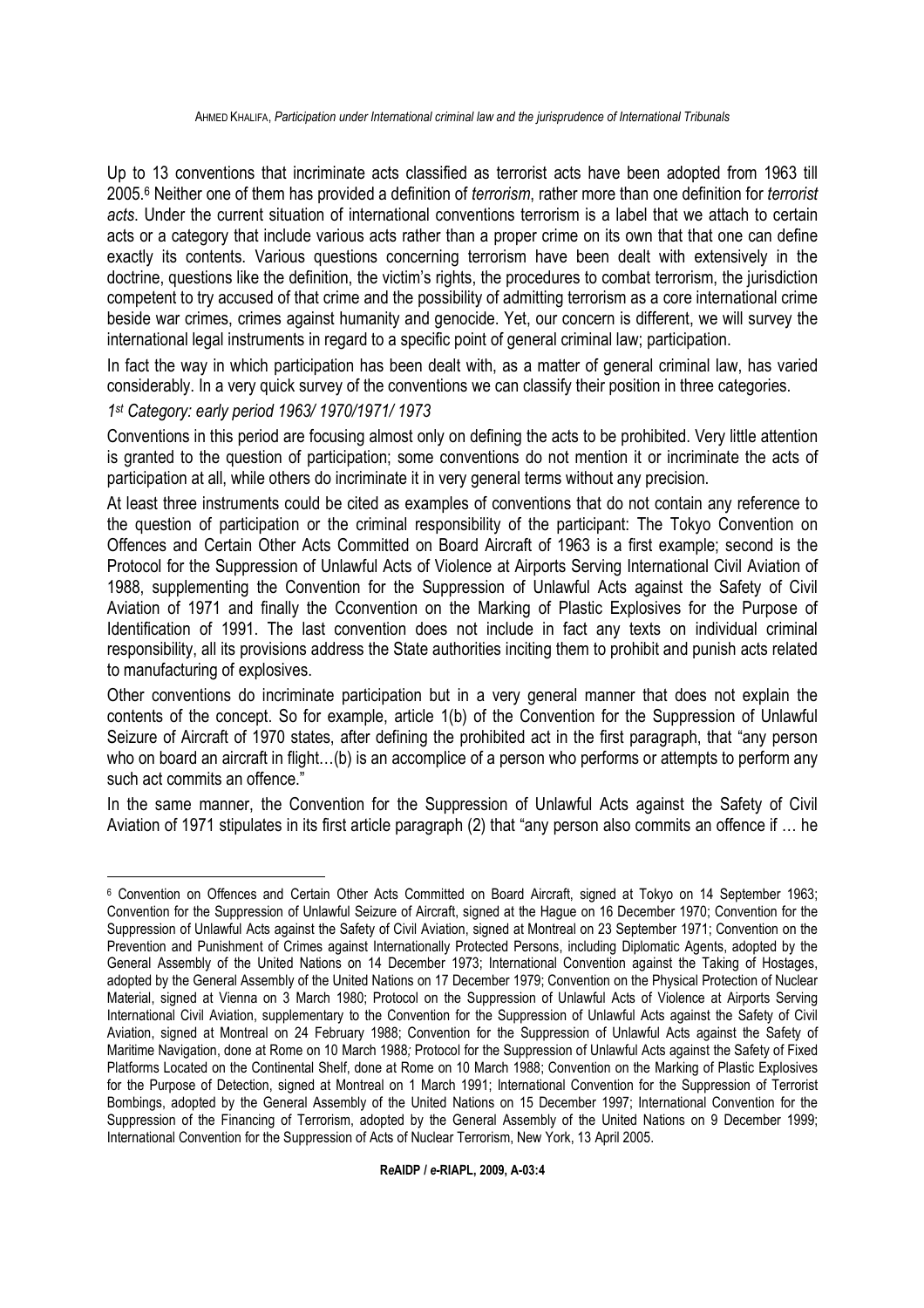is an accomplice of a person who commits or attempts to commit any such offence." Almost the same formula is used in the International Convention Against the Taking of Hostages of 1979 in article 1-2 (b).

No definition whatsoever to what constitutes *complicity* is discussed. Yet, some other instruments provide for a relatively more detailed approach of participation.

# *2 nd category: Middle period 1980-1997*

A more strict formula of incriminating participation in a brief manner can be found in the Convention on the Prevention and Punishment of Crimes against Internationally Protected Persons of 1973. Article 2 (1) (e) dispose that "an act constituting participation as an accomplice in any such attack shall be made by each State Party a crime under its internal law." Even though the obligation to incriminate participatory acts are framed in a more direct phrasing, yet there is no definition of what could constitute a participatory act. We find the exact formulation in the Convention on the Physical protection of Nuclear Material of 1980, where Article 7 (1) (g) incriminate complicity in the exact same terms.

In two other conventions adopted in Rome in 1988, another formulation of incriminating participation is endorsed. Both articles 2(2) (b) of the Convention for the Suppression of Unlawful Acts Against the Safety of Maritime Navigation and article 3 (2) (b) of the Protocol for the Suppression of Unlawful Acts Against the Safety of Fixed Platforms Located on the Continental Shelf stipulate, in a similar language, that "any person also commit an offense if that person …abets the commission of any such offences perpetrated by any person or is otherwise an accomplice of a person who commits such an offence." We remark a slightly more detailed treatment of the question of participation. The texts mention for the first time "abetting" as a specific form of participation, in addition to complicity.

It is worth noting that these documents consider the "threat" to commit the offence as an inchoate crime in itself. While the first two documents only mention the "threat" as a form of committing the offence, the latter, in addition, incriminate the "threat" that aims at compelling another to commit the offence.<sup>7</sup>

# *3 rd category: The late conventions*

 $\overline{a}$ 

Three conventions adopted in the last 15 years have marked another advance in the treatment of participation in international instruments on terrorism. The international convention on the suppression of Terrorist bombings adopted in 1997 has been a marking point with a much more detailed approach to the criminalisation of participation. The Convention enumerates new forms of participation that have been introduced in the text concerning individual criminal responsibility.

Thus article 2(3) (a) states that a person is considered to have committed the offence if "that person participates as an accomplice" in the offence. The article does not define what constitutes complicity, however the next phrase adds that a person commits a crime if he "organizes or directs others to commit" the offence under question 2(3)(b). Finally, the same paragraph introduces a new form of participation which apparently will be a followed example in other conventions and even before international Tribunals. Article 2(3)(c) states that a person will be criminally responsible if he "in other way contributes to the commission of one or more offences as set forth in paragraph 1 or 2 of the present article by a group of persons acting with a common purpose; such contribution shall be intentional and either be made with the aim of furthering the general criminal activity or purpose of the group or be made in the knowledge of the intention of the group to commit the offence or offences concerned".

<sup>7</sup> Articles 2 (2) (c) and 3 (2) (c) of the two conventions adopted in Rome in 1988 stipulates respectively that the person is also responsible when he "threatens, with or without a condition, as is provided for under national law, aimed at compelling a physical or juridical person to do or refrain from doing any act, to commit any of the offences set forth in paragraph 1, subparagraphs (b) and (c), lf that threat is likely to endanger the safety of the fixed platform."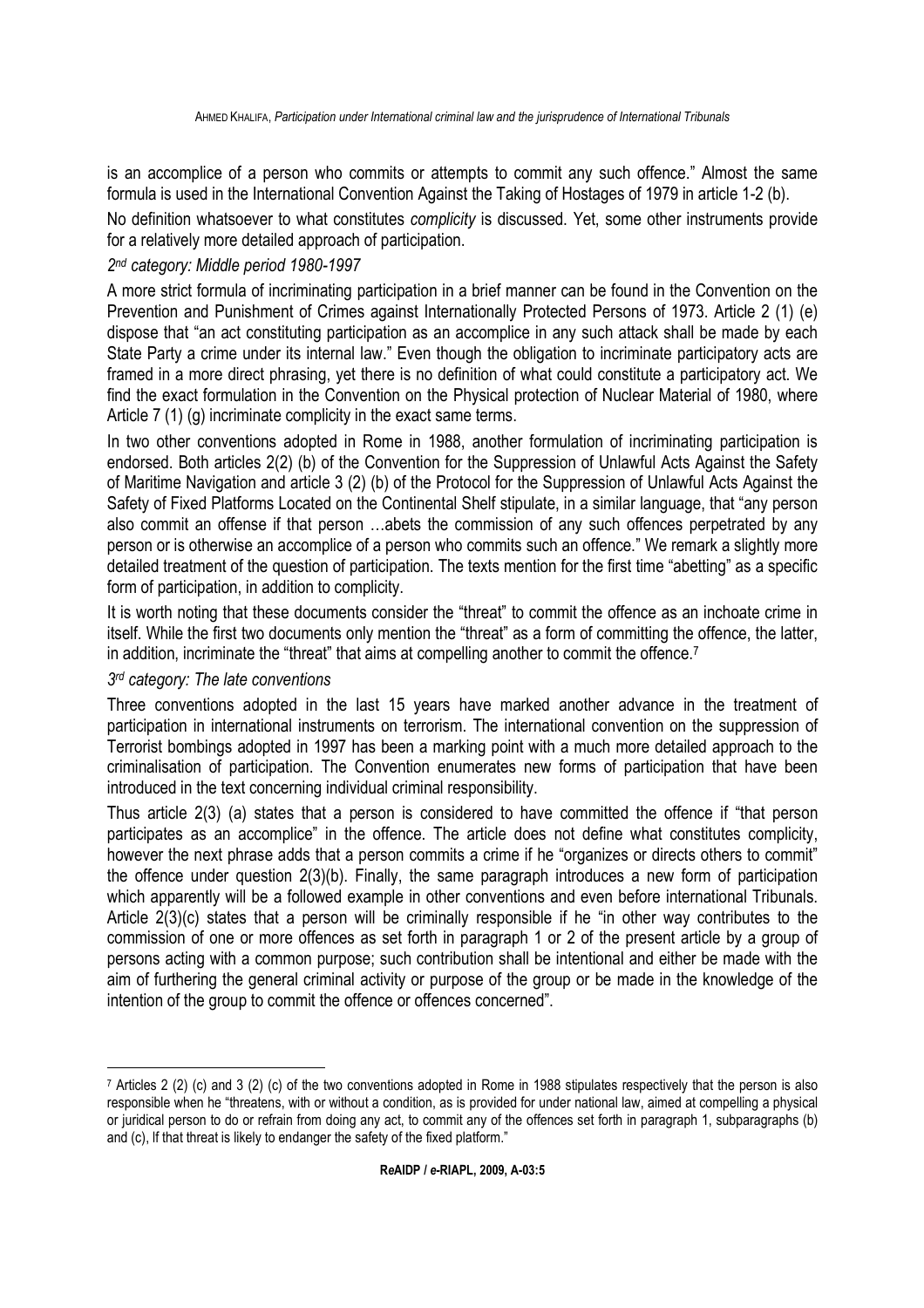The whole part on participation will be adopted without any change in 1999 in the International Convention for the Suppression of the Financing of Terrorism of 1999 and later in the International Convention for the Suppression of Acts of Nuclear Terrorism of 2005. Also, it is worth noting that a similar text will be adopted in 1998 by the international criminal court in article 25 (3) (d).

#### *1.4 Organised Crime: a thorough approach*

In 2000 in Palerme the United Nations has adopted a Convention and two Protocols on the Transnational organised crime. This has been the culmination of a long course of efforts since decades to counter this phenomenon.<sup>8</sup>

The convention was concerned in the first place with fighting the phenomenon of organised groups established to commit serious crimes. Due to the highly complex nature of relationships between the perpetrators of such a crime, one possible solution to the phenomenon was to incriminate the "membership" of the criminal organisation, yet the convention did not opt for this solution. The convention adopted a position that basses the incrimination on active participation rather than on mere membership. Thus, article 5 is entitled "criminalization of participation in an organised criminal group".<sup>9</sup> In so doing the convention draws a large scope of criminal participation that deals with all possible form of implication in an organised criminal group.

Article 5 (1) (a) deals with two forms of involvement in the organised group that the convention asks the member States to incriminate as criminal offences either both or at least one of them. First is the agreement to commit a crime, within certain conditions, if there was an act in furtherance of this agreement or it was in relation of an organized criminal group [5(1)(a)(i)]. Second is taking an active part in the criminal activities or any other activities that contribute to the criminal activities of an organised group. It is clear that both incriminated acts are taking as a point of departure a concept that originates from the theory of criminal participation: conspiracy for the first and complicity for the second.<sup>10</sup>

The next paragraph, 5 (1) (b), enumerates classic modes of participation by incriminating "organising, directing, aiding, abetting, facilitating or counselling the commission of serious crime involving an organised criminal group". This paragraph provides for a full range of concepts that aims at capturing any possible form of involvement in the criminal activities whatever the categories of participation provided for in different legal system. It could be considered one of the broadest texts on incriminating participation in international conventions. Yet, it is hard to imagine the scope of application of this paragraph in the light of the very

<sup>8</sup> For a historical record of the fight against this phenomenon and the UN documents in that concern, See Organised Crime: A compilation of UN documents 1975-1998, M. Cherif BASSIOUNI and Eduardo VETERE (eds), Transnational Publishers, Ardsley, New York, 1998

<sup>&</sup>lt;sup>9</sup> The article reads as follows: "1. Each State Party shall adopt such legislative and other measures as may be necessary to establish as criminal offences, when committed intentionally:

<sup>(</sup>a) Either or both of the following as criminal offences distinct from those involving the attempt or completion of the criminal activity:

<sup>(</sup>i) Agreeing with one or more other persons to commit a serious crime for a purpose relating directly or indirectly to the obtaining of a financial or other material benefit and, where required by domestic law, involving an act undertaken by one of the participants in furtherance of the agreement or involving an organized criminal group;

<sup>(</sup>ii) Conduct by a person who, with knowledge of either the aim and general criminal activity of an organized criminal group or its intention to commit the crimes in question, takes an active part in:

a. Criminal activities of the organized criminal group;

b. Other activities of the organized criminal group in the knowledge that his or her participation will contribute to the achievement of the above-described criminal aim;

<sup>(</sup>b) Organizing, directing, aiding, abetting, facilitating or counseling the commission of serious crimes involving an organized criminal group.

<sup>10</sup> David, McCLEAN, Transnational Organized Crime: A Commentary on the UN Convention and its Protocols, Oxford University Press, 2007, pp. 50-67.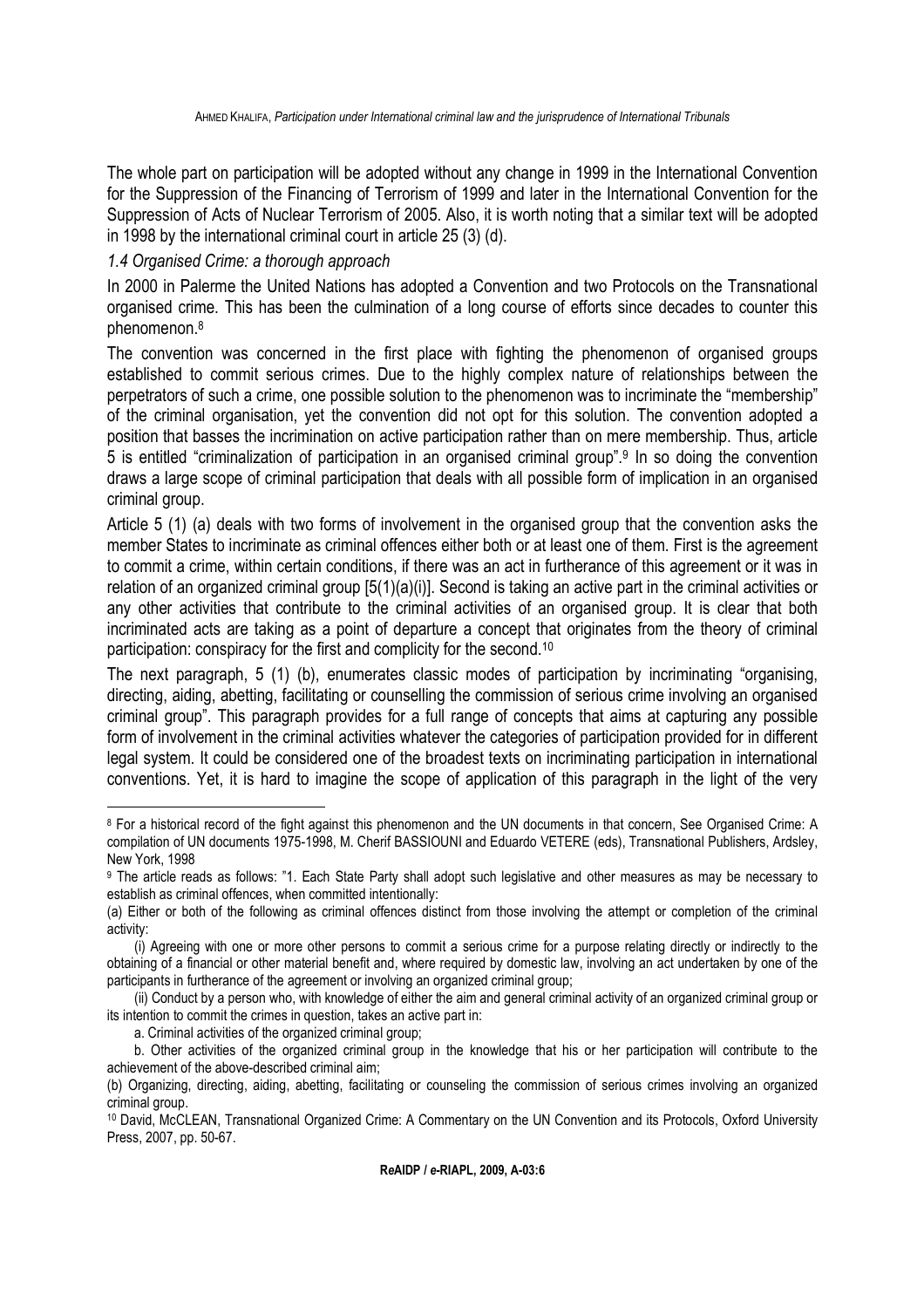broad incrimination in paragraph (a) that incriminated "taking active part", something that might encompass all the forms of participation in paragraph (b)

It is also worth noting that the convention has incriminated specifically three substantive offences; laundering of proceeds of a crime; corruption and obstructing justice. Both articles 6 and 8 speaking respectively about the first two offenses include a paragraph on incriminating participatory acts.<sup>11</sup>

# *Conclusion*

We can say that there is a constant interest of punishing participants to the commission of international crimes. In almost all the documents surveyed, incriminating the acts of participation was an objective whatever the offence treated. In addition, we can remark a trend of enlarging the concept of complicity in late documents by precise texts that enumerate more detailed courses of conduct that constitute certain forms of participation.

Yet, we also remark that there is no detailed treatment of the elements of complicity or any other form of participation provided for in these conventions. This is explained by the fact that conventions of International criminal law are enforced, in the absence for an International criminal court competent for the trial of all international crimes, through an *indirect model*, that's to say the application of its provisions before national jurisdictions. In the light of this consideration, it is normal that questions of general part of criminal law are left to the respective national legal order that is going to apply the various incriminations. An international treaty can not intervene to change or impose a certain vision of a delicate question of the general part of criminal law such as criminal participation. The convention can just set the principle of punishing the participants/accomplices and let each system enforce it within its acceptable limits.

With the advent of international criminal tribunals, ad hoc or permanent, the situation is different and the questions of general criminal law had to be answered in a way or another in order to punish the individuals accused of committing the crimes within the jurisdiction of the each tribunal. Questions relating to criminal participation are essential in that concern. That is the next part of our discussion.

# **2. Participation under the jurisprudence of International Criminal Tribunals**

Nuremberg was the first international trial for individuals accused of committing international crimes. The legacy of the International Military Tribunals either in Nuremberg or shortly after in Tokyo presents the real foundation of the doctrine of individual criminal responsibility in international law. Thus the importance of the judgments of both Tribunals is evident in any discussion concerning the evolution of the theory of international law and the role of the individual thereof, yet they are of much less interest from a criminal law perspective.

As to the question of participation, article 6 of the Nuremberg Charter stipulates in the final paragraph that "Leaders, organizers, instigators and accomplices participating in the formulation or execution of a common plan or conspiracy to commit any of the foregoing crimes are responsible for all acts performed by any persons in execution of such plan."

The text enumerates four modalities of participation namely; leaders, organizers, instigators and accomplices, yet with no more clarification as to the definition of each category or the elements of responsibility under each of them. Similarly, the Nuremberg judgment did not pay attention to precise the

 <sup>11</sup> Article 6 (1) (b) demands States to incriminate, subject to the basic concepts of their legal system, " (ii) Participation in, association with or conspiracy to commit, attempts to commit and aiding, abetting, facilitating and counseling the commission of any of the offences established in accordance with this article". While article 8 (3) provide that "Each State Party shall also adopt such measures as may be necessary to establish as a criminal offence participation as an accomplice in an offence established in accordance with this article."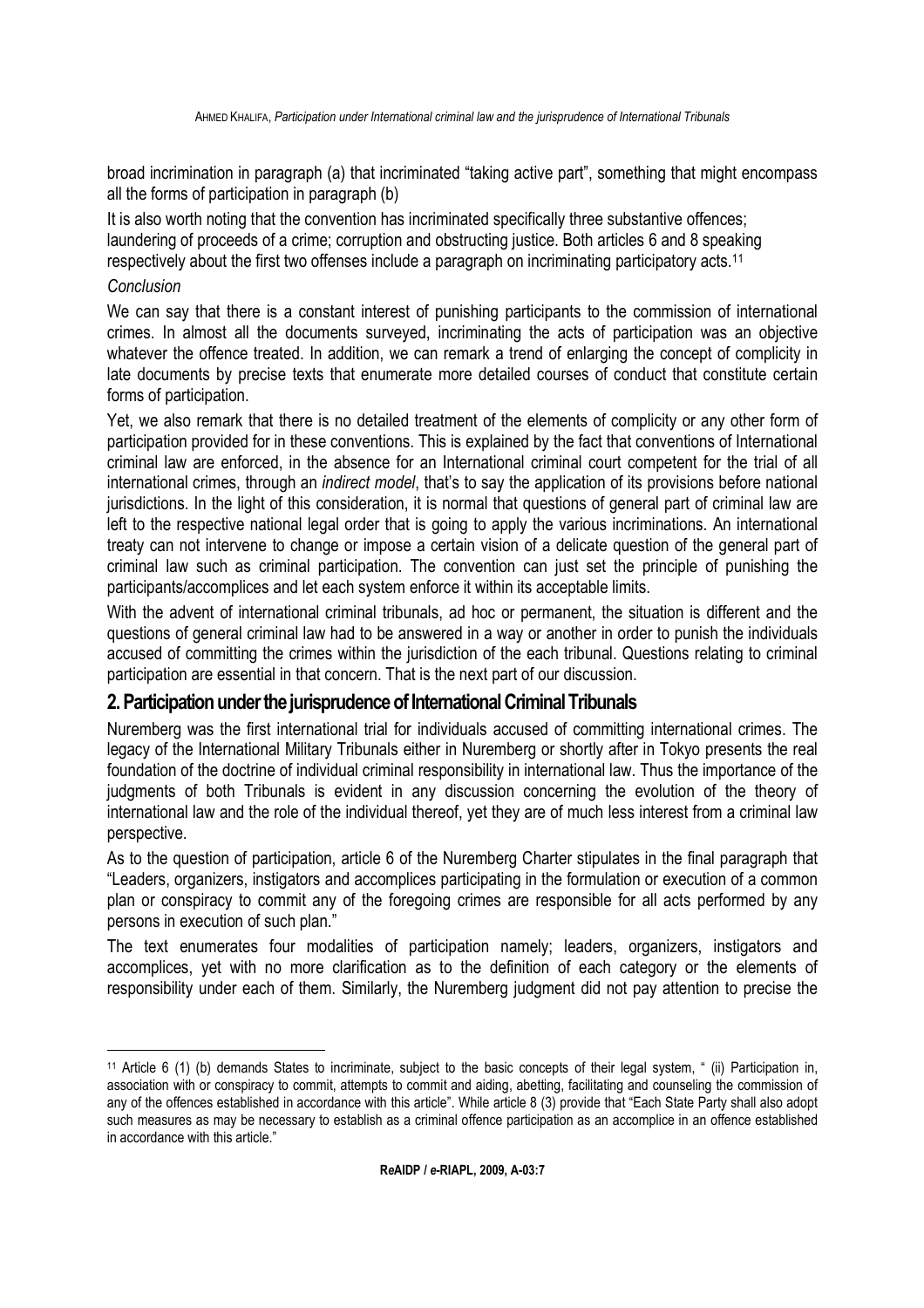elements of each form of responsibility and sometimes it did not even state under which category it convicts the defendant.

In fact, the Tribunal was satisfied by ascertaining the facts attributed to the accused to conclude on his culpability without précising under which category or what was the legal requirements of each specific mode of liability. In a very brief manner, the Tribunal would state the facts attributed to the defendant and then decide that he is guilty or not. In doing so, the Tribunal adopted a rather pragmatic approach to the question of individual criminal liability and its modalities. The focus was more on confirming the principle that individuals are responsible before international law, questions of technical criminal law was almost not dealt with at all as the attention was more drawn to the facts than to legal techniques.

This was acknowledged by the ICTY in one of the first judgments of the ad hoc Tribunals. In Tadic, the Trial Chamber remarked that "the post-Second World War judgments, generally failed to discuss in detail the criteria upon which guilt was determined" as to different forms of responsibility; planning, instigating, ordering or aiding and abetting.<sup>12</sup>

Detailing the concept of different modes of participation under international criminal law was achieved principally by the ICTY and the ICTR jurisprudence. Article 7/6 (1) of their respective statutes provide that "A person who planned, instigated, ordered, committed or otherwise aided and abetted in the planning, preparation or execution of a crime referred to in Articles 2 to 5 of the present Statute, shall be *individually responsible* for the crime." The jurisprudence of these two Tribunals elaborated on the definitions and elements of each of the mentioned categories as we will see in this section.

The Rome Statute is definitely the most developed in that regard. Article 25 (3) enumerates forms of engaging individual criminal responsibility and devote three paragraphs b, c and d to treat criminal participation. The relevant paragraphs provide that a person shall be individually responsible if he:

"(b) Orders, solicits or induces the commission of such a crime which in fact occurs or is attempted;

(c) For the purpose of facilitating the commission of such a crime, aids, abets or otherwise assists in its commission or its attempted commission, including providing the means for its commission;

(d) In any other way contributes to the commission or attempted commission of such a crime by a group of persons acting with a common purpose. Such contribution shall be intentional and shall either:

- (i) Be made with the aim of furthering the criminal activity or criminal purpose of the group, where such activity or purpose involves the commission of a crime within the jurisdiction of the Court; or
- (ii) Be made in the knowledge of the intention of the group to commit the crime."

In the following section we will try to survey briefly the evolution of concepts of participation in the jurisprudence of the ad hoc Tribunals, in comparing them with corresponding texts of the Rome Statute.<sup>13</sup>

 $\overline{a}$ <sup>12</sup> *Prosecutor v. Duško Tadić*, Case No. IT-94-1-T, Opinion and Judgement, 7 May 1997, para. 674. In the same paragraph however, the Chamber noted that there is some kind of general pattern that is common to all forms of responsibility that reposes on mainly two elements; intent and some kind of causality

<sup>&</sup>lt;sup>13</sup> In doing so we do not pretend to present an exhaustive study of the Tribunals' jurisprudence on the issues presented. The enormous quantity of judgements and decisions rendered obliged us to limit our choices to only the main ones from our perspective. The following decisions will be cited from the ICTY: *Prosecutor v. Milan Babić,* Case No. IT-03-72-S, Sentencing Judgement, 29 June 2004 ("*Babić* Sentencing Judgement"); *Prosecutor v. Vidoje Blagojević and Dragan Jokić,* Case No. IT-02- 06-T, Judgement, 17 January 2005 ("*Blagojević and Jokić,* TJ"); *Prosecutor v. Vidoje Blagojević and Dragan Jokić,* Case No. IT-02-06-A, Judgement, 9 May 2007 ("*Blagojević and Jokić,* AJ"); *Prosecutor v. Tihomir Blaškić*, Case No. IT-95-14-T, Judgement, 3 March 2000 ("*Blaškić* TJ"); *Prosecutor v. Tihomir Blaškić*, Case No. IT-95-14-A, Judgement, 29 July 2004 ("*Blaškić* AJ"); *Prosecutor v. Radoslav Brñanin,* Case No. IT-99-36-T, Judgement, 1 September 2004 ("*Brñanin,* TJ"); *Prosecutor v. Radoslav Brñanin,* Case No. IT-99-36-A, Judgement, 3 April 2007 ("*Brñanin*, AJ"); *Prosecutor v. Zejnil Delalić,* Case No. IT-96-21-T, Judgement, 16 November 1998 ("*Čelebići*, TJ"); *Prosecutor v. Zejnil Delalić,* Case No. IT-96-21-A, Judgement, 20 February 2001 ("*Čelebići*, AJ"); *Prosecutor v. Anto Furundžija*, Case No. IT-95-17/1-T, Judgement, 10 December 1998 ("*Furundžija*, TJ");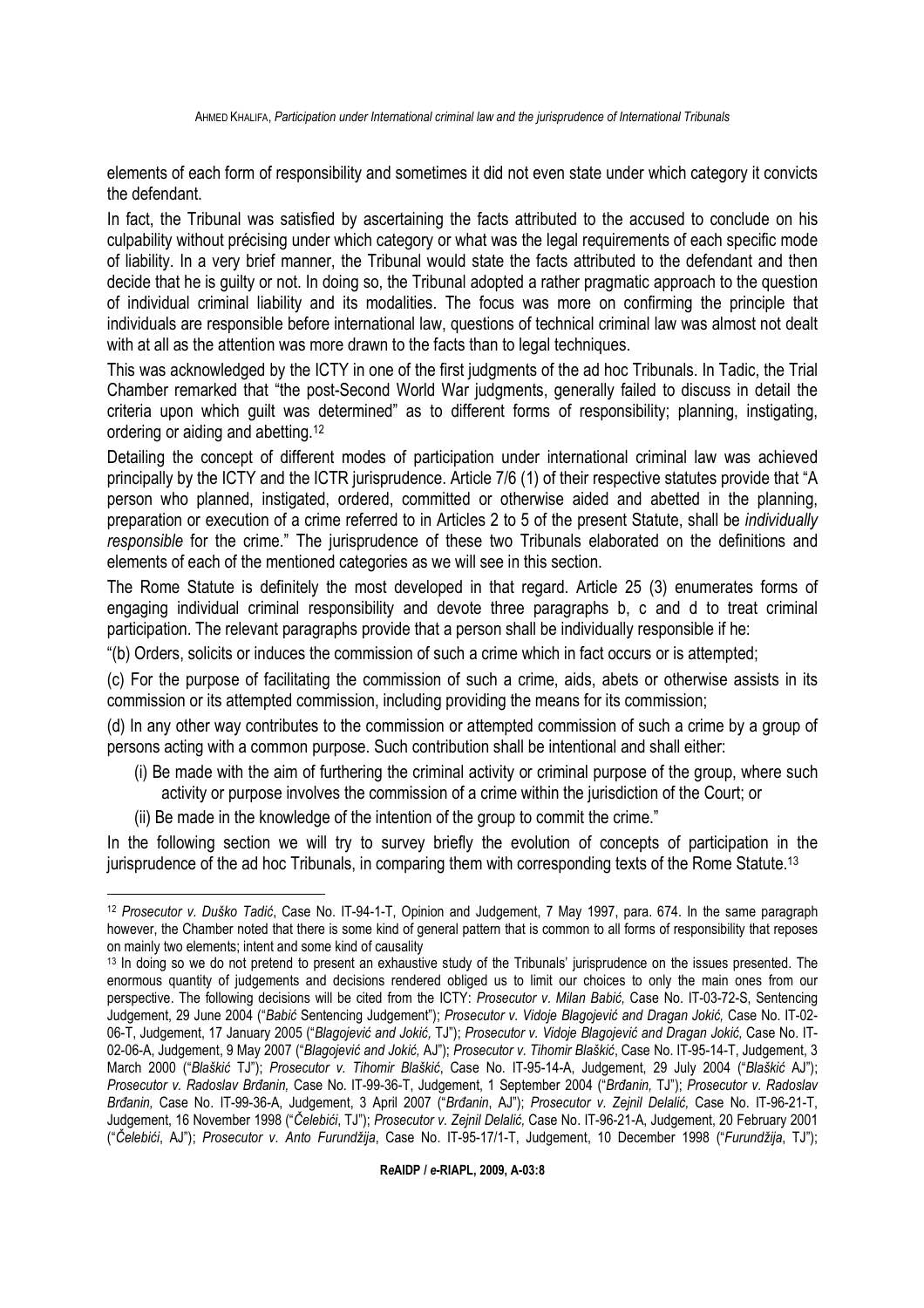#### *2.1 Planning*

 $\overline{a}$ 

Planning is the first form of participation incriminated under articles 7/6 (1) of the Ad hoc Tribunals Statutes. It normally takes place by those who are on the top of a hierarchy, and it is usually an early stage of the commission of the crime. It is likely to be applied to "leaders" in a governmental or a military structure.

The material element of planning is composed of three elements; an act of planning, the commission of a crime, a causal link between the act and the crime.

First material element is an act of planning. This "envisions one or more persons formulating a method of design or action, procedure, pr arrangement for the accomplishment of a particular crime."14 In Akayesu, the trial chamber considered that planning "implies one or more person contemplate the commission of a crime at both its preparatory and execution phase." 15 The Chamber also noted that this form of criminal participation is similar to the notion of "complicity" in civil law or to "conspiracy" in common law but it differed in that "planning" as understood in the statute can be an act committed by one person.<sup>16</sup>

In what could be an expansion to the definition, some chambers considered that the definition of a plan includes in addition to formulating a criminal plan, *endorsing a plan proposed by another.* <sup>17</sup> However, in this case the limits between planning and conspiracy are not very clear. The existence of such a "plan" may be established by direct or circumstantial evidence but in any case it has to be the only reasonable inference drawn from the evidence. 18 In the meanwhile, there is no need for a direct link between the "planner" and the "perpetrator", in fact the link between them is probably quite distant. It is normal that there are several mid level positions in the hierarchical structure, whether military or governmental, between the planning and the execution level.

*Prosecutor v. Anto Furundžija*, Case No. IT-95-17/1-A, Judgement, 21 July 2000 ("*Furundžija,* AJ"); *Prosecutor v. Stanislav Galić*, Case No. IT-98-29-T, Judgement and Opinion, 5 December 2003 ("*Galić*, TJ"); *Prosecutor v. Stanislav Galić*, Case No. IT-98-29- A, Judgement, 30 November 2006 ("*Galić,* AJ")**;** *Prosecutor v. Dario Kordić and Mario Čerkez*, Case No. IT-95-14/2-T, Judgement, 26 February 2001 ("*Kordić and Čerkez*, TJ"); *Prosecutor v. Dario Kordić and Mario Čerkez*, Case No. IT-95-14/2-A, Judgement, 17 December 2004 ("*Kordić and Čerkez*, AJ")**;** *Prosecutor v. Milorad Krnojelac*, Case No. IT-97-25-T, Judgement, 15 March 2002 ("*Krnojelac* , TJ");*Prosecutor v. Milorad Krnojelac*, Case No. IT-97-25-A, Judgement, 17 September 2003 ("*Krnojelac*, AJ"); *Prosecutor v. Radislav Krstić*, Case No. IT-98-33-T, Judgement, 2 August 2001 ("*Krstić*, TJ"); *Prosecutor v. Radislav Krstić*, Case No. IT-98-33-A, Judgement, 19 April 2004 ("*Krstić*, AJ"); P*rosecutor v. Dragoljub Kunarac,* Case No. IT-96-23-T and IT-96- 23/1-T, Judgement, 22 February 2001 ("*Kunarac*, TJ"); *Prosecutor v. Dragoljub Kunarac,* Case No. IT-96-23&IT-96-23/1-A, Judgement, 12 June 2002 ("*Kunarac.*, AJ"); *Prosecutor v. Zoran Kupreškić*, Case No. IT-95-16-T, Judgement, 14 January 2000 ("*Kupreškić.*, TJ"); *Prosecutor v. Zoran Kupreškić,* Case No. IT-95-16-A, Appeal Judgement, 23 October 2001 ("*Kupreškić,* AJ"); *Prosecutor v. Miroslav Kvočka,* Case No. IT-98-30/1-A, Judgement, 28 February 2005 ("*Kvočka.*, AJ")*; Prosecutor v. Naser Orić*, Case No. IT-03-68-T, Judgement, 30 June 2006 ("*Orić,* TJ"); *Prosecutor v. Blagoje Simić, Miroslav Tadić and Simo Zarić*, Case No. IT-95-9-T, Judgement, 17 October 2003 ("*Simić*, TJ"); P*rosecutor v. Blagoje Simić,* Case No. IT-95-9-A, Judgement, 28 November 2006 ("*Simić*, AJ"); *Prosecutor v. Milomir Stakić*, Case No. IT-97-24-A, Judgement, 22 March 2006 ("*Stakić,* AJ"); *Prosecutor v. Pavle Strugar*, Case No. IT-01-42-T, Judgement, 31 January 2005 ("*Strugar* , TJ"); *Prosecutor v. Duško Tadić*, Case No. IT-94-1-T, Opinion and Judgement, 7 May 1997 ("*Tadić*, TJ"); *Prosecutor v. Duško Tadić,* Case No. IT-94-1-A, Judgement, 15 July 1999 ("*Tadić*, AJ")*; Prosecutor v. Mitar Vasiljević*, Case No. IT-98-32-A, Judgement, 25 February 2004 ("*Vasiljević*, AJ").

The ICTR case law include: *Prosecutor v. Jean-Paul Akayesu*, Case No. ICTR-96-4-T, Judgement, 2 September 1998 ("*Akayesu,* TJ"); *Prosecutor v. Ignace Bagilishema*, Case No. ICTR-95-1A-T, Judgement, 7 June 2001 ("*Bagilishema, TJ")*; **J***ean de Dieu Kamuhanda v. Prosecutor*, Case No. ICTR-99-54A-A, Judgement, 19 September 2005 ("*Kamuhanda*, AJ"); *Prosecutor v. Clément Kayishema and Obed Ruzindana*, Case No. ICTR-95-1-T, Judgement, 21 May 1999 ("*Kayishema and Ruzindana,* TJ"); *Prosecutor v. Seromba,* Case No. ICTR-2001-66-A, Judgement, 12 March 2008, ("Seromba, AJ").

<sup>14</sup> *Semanza*, TJ, para. 380

<sup>15</sup> *Akayesu*, TJ, para. 480; Musema, TJ, para.119, *Blaskic*, TJ, 279

<sup>16</sup> *Akayesu*, TJ, para. 480

<sup>17</sup> Baglisihima, TJ, para. 30; Mpambara, TJ, para. 20, *Semanza*, TJ, para. 380.

18*Blaskic*, TJ, para. 279; Kajelijeli, TJ, para. 761; *Kordic and Cerkez*, TJ, para. 386

**R***e***AIDP /** *e-***RIAPL, 2009, A-03:9**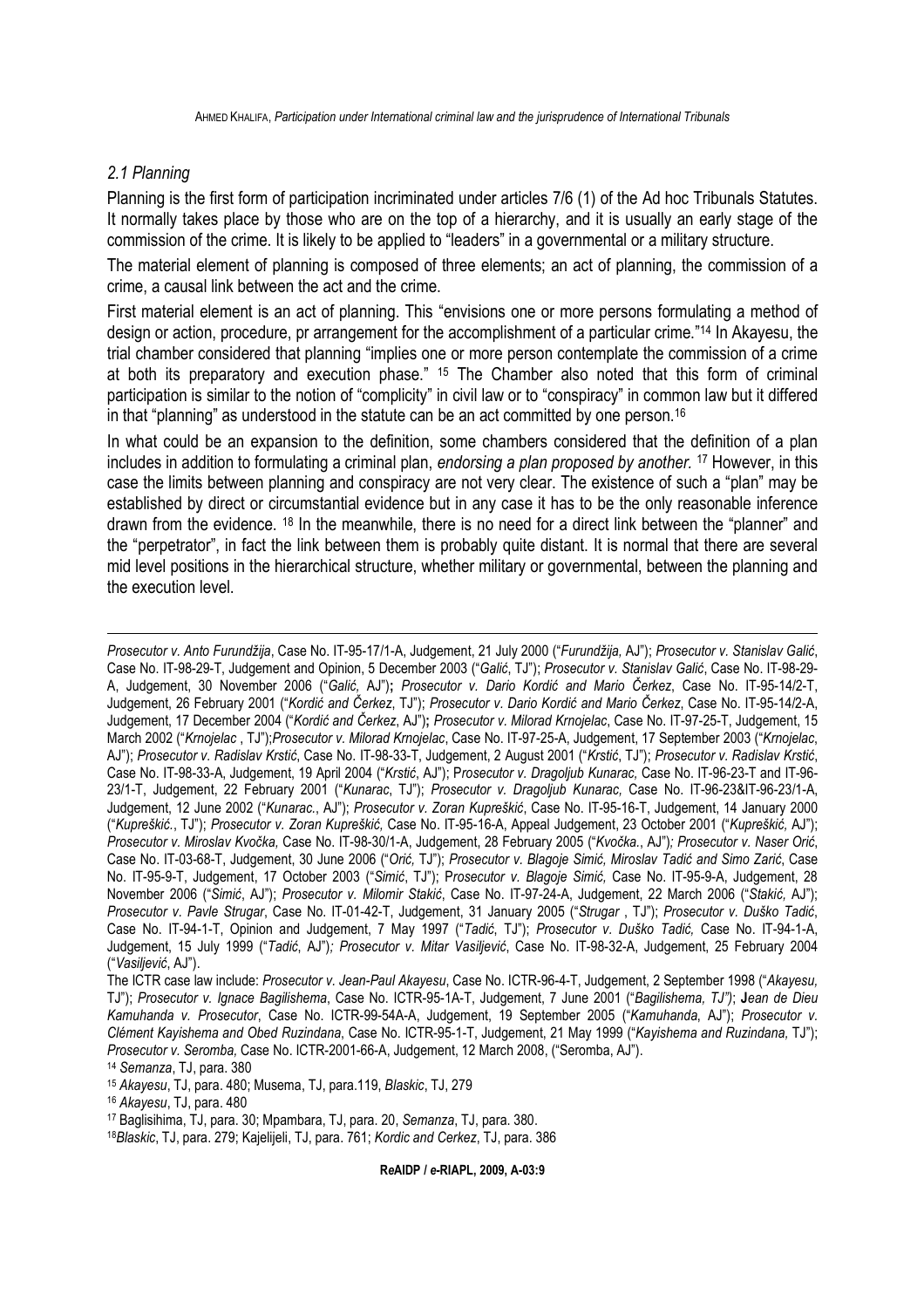Second material element is the commission of a crime. In fact, the question is whether "planning" could be incriminated per se as an inchoate crime or not; in other words whether a person could be convicted for planning even if the crime itself was not committed. At least one Trial Chamber has answered in the affirmative. In *Kordic and Cerkez*, the Trial Chamber considered that planning constitutes a discrete form of responsibility under Article 7(1) of the Statute, and thus it agreed "that an accused may be held criminally responsible for planning alone".<sup>19</sup> The chamber conditioned this announcement by stating that this is valid only when (1) the person has not been convicted for commission of the same crime; and (2) when he intended directly or indirectly the crime be committed.20 However, this judgment is an isolated precedent.

In fact, planning is not an inchoate crime under the current law of international Tribunals. In order for planning to be punishable, the crime that has been planned must have been committed or at least attempted.<sup>21</sup> The *Blaskic* Trial Chamber held that "a person other than the person who planned… must have acted in furtherance of a plan"22, therefore a criminal act has to be executed in application of such a plan. Later on the Appeals Chamber in *Kordic and Cerkez* considered implicitly that the perpetration of a crime is necessary to punish "planning" as it stated that "the *actus reus* of planning requires that one or more persons design the criminal conduct constituting one or more statutory crimes *that are later perpetrated.<sup>23</sup>* Also the Trial Chamber in *Brdjanin* considered that "proof is required that the crime in question has actually been committed by the principal offender".<sup>24</sup>

One can argue that the text of the statute is not clear on this point and it could have been logically interpreted that planning is an inchoate crime in itself. Yet the *Akayesu* Trial Chamber in excluding this possibility decided that only attempting a crime is punished as inchoate crime under the statute in the case of Genocide25, and therefore *a contrario* no other mode of liability could be incriminated as inchoate. As pointed out by several commentators, this was not the only logical inference, planning could have been criminalized per se and without any link to whether the planned crime has been committed later or not.<sup>26</sup>

In fact the position adopted by the Tribunals is supported by the 1996 International Law Commission Draft code of crimes against peace. Article 2(3) (e) incriminate the person who "directly participates in planning or conspiring to commit…a crime, *which in fact occurs*". The commentary of the ILC on this article states clearly that this paragraph "sets forth a principle of individual responsibility with respect to a particular form of participation in a crime *rather than creating a separate and distinct offence or crime*".<sup>27</sup>

In any case, if the person has planned and in the same time has participated at the execution of the crime that he had planned, he could not be punished for both; he could only be punished for commission.<sup>28</sup> However, the fact that he participated in the commission could be an aggravating circumstance.<sup>29</sup>

<sup>28</sup> *Bagilishema*, TJ, para. 30; *Kordic and Cerkez*, TJ, para. 386

<sup>19</sup> *Kordic and Cerkez*, TJ, para. 386

<sup>20</sup> *Kordic and Cerkez*, TJ, para. 386

<sup>21</sup> *Akayesu*, TJ para. 473

<sup>22</sup> *Blaskic*, TJ, para. 278.

<sup>23</sup> *Kordic and Cerkez*, para AJ, 26, italic added.

<sup>24</sup> *Brdjanin*, TJ, para. 267

<sup>25</sup> *Akayesu*, TJ, para. 473

<sup>26</sup> Guanael METTRAUX seems to support the idea that planning should be incriminated per se under ICL, Guanael METTRAUX, International Crimes and the Ad hoc Tribunals, Oxford Univerity Press, 2005, p. 280. While CASSESE argues that ICL shall recognize only planning of serious international crimes as a crime of itself, and keep the derivative nature of the incrimination of planning for the less serious international crimes. Antonio CASSESE, International Criminal Law, Oxford University Press, 2<sup>nd</sup> edition, 2008, p. 226. Even though one can understand the logic behind such a desire to incriminate planning, neither author has provided any support for his proposition from customary or conventional international criminal law. In addition, the distinction proposed by Cassese between serious and less serious international crimes is arbitrary and might lead to extra confusion. <sup>27</sup> Commentary 1996 ILC Draft Code, Article 2, para. 13.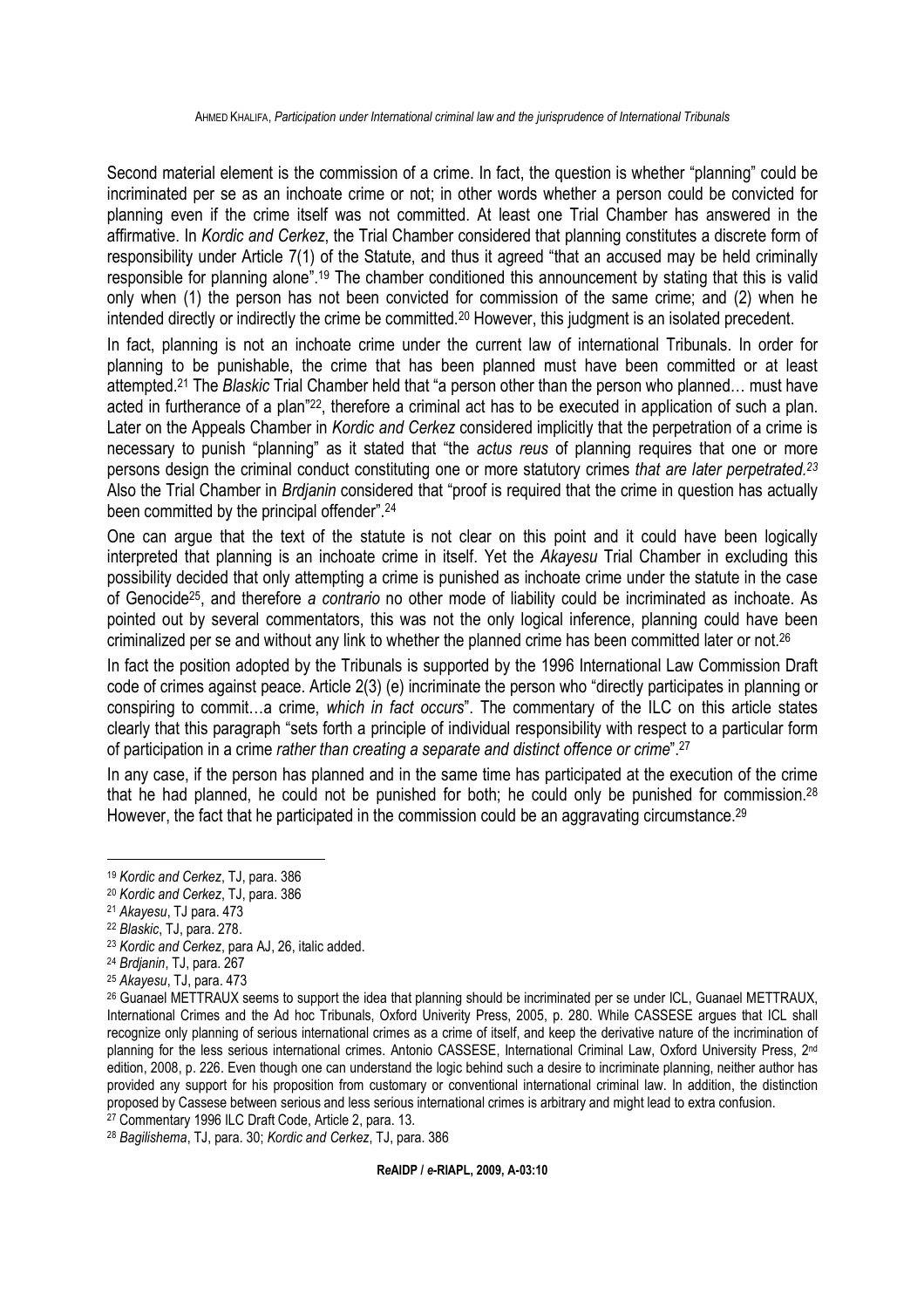The third material element is the causal link between the act of planning and the crime committed. Chambers have differed in expressing which standard to adopt, so for example Kayishema and Ruzindana Trial Chamber held that "the accused's conduct must have contributed to, or…had an effect on, the commission of the crime".<sup>30</sup> A higher standard has been adopted by the *Bagilishema* Trial Chamber that held that "the accused's level of participation must be *substantial"*<sup>31</sup>. To the same effect, the Appeal Chamber ruled in *Kordic and Cerkez* that "it is sufficient to demonstrate that the planning was a factor substantially contributing to such a criminal conduct".<sup>32</sup> Therefore secondary or minor involvement might not be sufficient to render the accused guilty. Of course the question of judging what is "substantial" and what is "minor" is a matter of fact that is left to the judges to decide. In any case, it is clear that planning does not have to be a *sine qua non* condition to the commission of the crime.

Planning as a form of participation is not mentioned in the Statute of the Rome Statute of the ICC, however this does not mean that it will go unpunished. It is almost certain that that it will be covered under the broad categories of participation mentioned in article 25 (3). It is going to be a matter of legal qualification to consider planning either as a form of "inducing" under paragraph (b) or "aiding and abetting" under paragraph (c) or a "contribution to the commission of the crime" under paragraph (d).

# *2.2 Instigating, Solicitation and inducement*

Article 7/6 (1) of the ICTY/ICTR statute holds that a person who instigated a crime shall be individually responsible. Also 25 (3) (b) of the Rome Statute holds that a person who "solicits or induces" the commission of a crime is individually responsible for this crime. Despite the difference in terminology, both articles intend to cover the same course of conduct. In general terms, all the three verbs: instigate, solicit and induce in addition to incite mean almost the same thing.

The material element of instigation could be divided into three components: an act of instigation, the commission of a crime and a causal link between both.

First of all, an act of instigation has to be committed. The ICT have used different synonyms in defining the term "instigation"; thus it might involve the act of urging, encouraging, prompting, inducing, soliciting or inciting a person to commit an offense.<sup>33</sup> The essence is that a person is influencing the will of another person to push him to behave in a certain manner. Yet, this does not demand, to the contrary of ordering, any position of authority between the instigator and the executor. Moreover, there is no certain form to instigate someone; it could be verbally or by another means of communication<sup>34</sup>. The *Blaskic* Trial chamber held that instigation could be committed not only by a positive action but also by a culpable omission, as 'the wording of Article 7/6 (1) is sufficiently broad to allow for the inference that both acts and omissions may constitute instigation and that the notion covers both express and implicit conduct".<sup>35</sup> Finally, instigation might pass through different persons that could be involved before the commission of the crime.<sup>36</sup>

Secondly, a crime has to be committed as a result of the instigation. As ordering and planning, instigation is not an inchoate crime. In fact, this specific condition is the main difference between instigation and incitement to commit genocide that is punished exceptionally as a separate crime and under certain conditions as the essence of the act in both forms is the same namely, the desire to influence the will of another to commit a crime.

<sup>29</sup> *Stakic*, TJ, para. 443, *Brdjanin*, TJ, para. 268

<sup>30</sup> Kayishema and Ruzindana, TJ, para. 198

<sup>31</sup> *Bagilishema*, TJ, para. 30.

<sup>32</sup> *Kordic and Cerkez*, AJ, para. 26

<sup>33</sup> *Akayesu,* TJ, para. 482; *Blaškic* TJ, para. 280; *Kordic and Cerkez* TJ, para. 387, *Bagilishema*, TJ, para. 30; *Oric*, TJ, para. 271

<sup>34</sup> Mpambara, TJ, para. 18

<sup>35</sup> *Blaskic*, TJ, para. 280, and also *Kordic and Cerkez*, TJ, para. 387.

<sup>36</sup> *Brdjanin*, TJ, para. 359.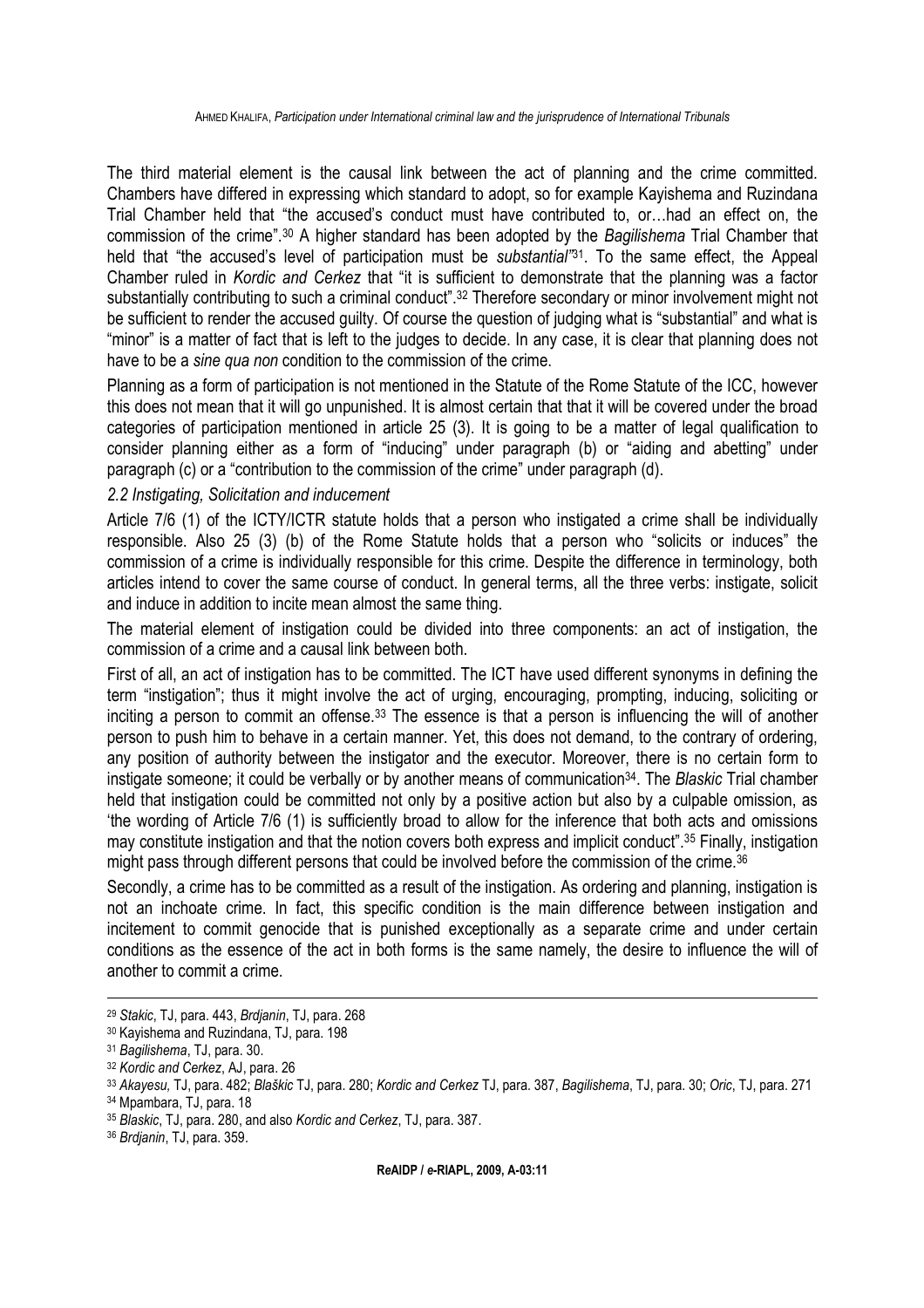Thirdly, there has to be a certain link of causality between the instigation and the commission of the crime.<sup>37</sup> Therefore the prosecutor has to present proof of a causal connection between the acts of the instigator and the *actus reus* of the crime in cause.<sup>38</sup> However the causal requirement is not so strict to require a *sine qua non* test, in other words the prosecutor does not have to proof that "but for" the acts of the accused the crime would not have been committed.<sup>39</sup> It is sufficient that the instigation had "a clear contributing factor" or "substantially contributed" to the commission of the crime.<sup>40</sup>

It is interesting to note that the degree of the influence of the acts of the instigator on the principal perpetrator is essential in determining whether he would be convicted for "instigation" or for "aiding and abetting". The *Oric* Trial Chamber held that if the acts of encouragement had helped the physical perpetrator to take the decision to commit the criminal act, in other terms had an influence on the decision making process of the perpetrator, then the encouragement is considered as instigation. While if the physical perpetrator had already made his mind independent of the accused's conduct then the accused's acts might qualify as aiding and abetting through encouragement or moral support.<sup>41</sup>

#### *Instigation and Incitement to commit genocide*

Both Statutes of the Ad hoc Tribunals and the Rome Statute provide for a separate incrimination to incitement to commit genocide.<sup>42</sup> Even though on a linguistic level instigation and incitement are synonyms, there are several differences as to the treatment of each one of them in international criminal law.

First of all, incitement is an inchoate crime in itself; therefore it does not need the proof of the commission of the incited crime, while instigation needs the actual commission of the crime of genocide. This difference engendered another one in case of actual commission of the genocide. The instigator will not be punished unless proved that his acts had a causal link to the committed genocide, to the contrary a public and direct inciter would be punished without the need to prove any causal link to the actions committed, as his acts are incriminated per se. In other words, the Prosecutor is relieved from the burden of proof that the incitement has led to any results whatsoever, once the elements of public and direct incitement are established. This is always an easier option for the prosecutor.<sup>43</sup>

Second, incitement as a crime in itself requires more conditions than instigation. It has to direct and public, while instigation does not have to be neither direct nor public, it could be personal and takes place in private.<sup>44</sup>

A third difference lies in the scope of incrimination. Instigation is incriminated for all the crimes under the jurisdiction of the court; either under the ICT or under the "solicits or induced" formula of the ICC. Yet, public and direct incitement is only incriminated when it concerns genocide.

# *2.3 Ordering*

 $\overline{a}$ 

Ordering is another mode of participation that engages the personal responsibility of the person who issues the order to commit a crime. As opposed to planning and instigation, that are not mentioned literally in the Rome Statute, ordering appears in both Statutes of the International Criminal Tribunals in article 7/6 (1) and in the Rome Statute of the International Criminal Court in article 25 (3)(b).

<sup>37</sup> *Brdjanin*, TJ, para. 359

<sup>38</sup> Baglishima, TJ, para. 30, *Semanza*, TJ, para. 120

<sup>39</sup> *Kordic and Cerkez*, TJ, para. 387.

<sup>40</sup> *Kvocka*, TJ, para. 252; *Kordic and Cerkez*, TJ, para.387.

<sup>41</sup> *Oric*, TJ, para. 271.

<sup>42</sup> Article 4(e) (c) of the ICTY Statute, Article 2(e) (c) of the ICTR Statute and Article 25 (3)(e) of the ICC Statute.

<sup>43</sup> In that sense we might understand the conviction of *Bikindi* in a recent judgment by the ICTR, 03 december 2008.

<sup>44</sup> *Akayesu*, AJ, para. 478-482; *Semanza*, TJ, para. 381.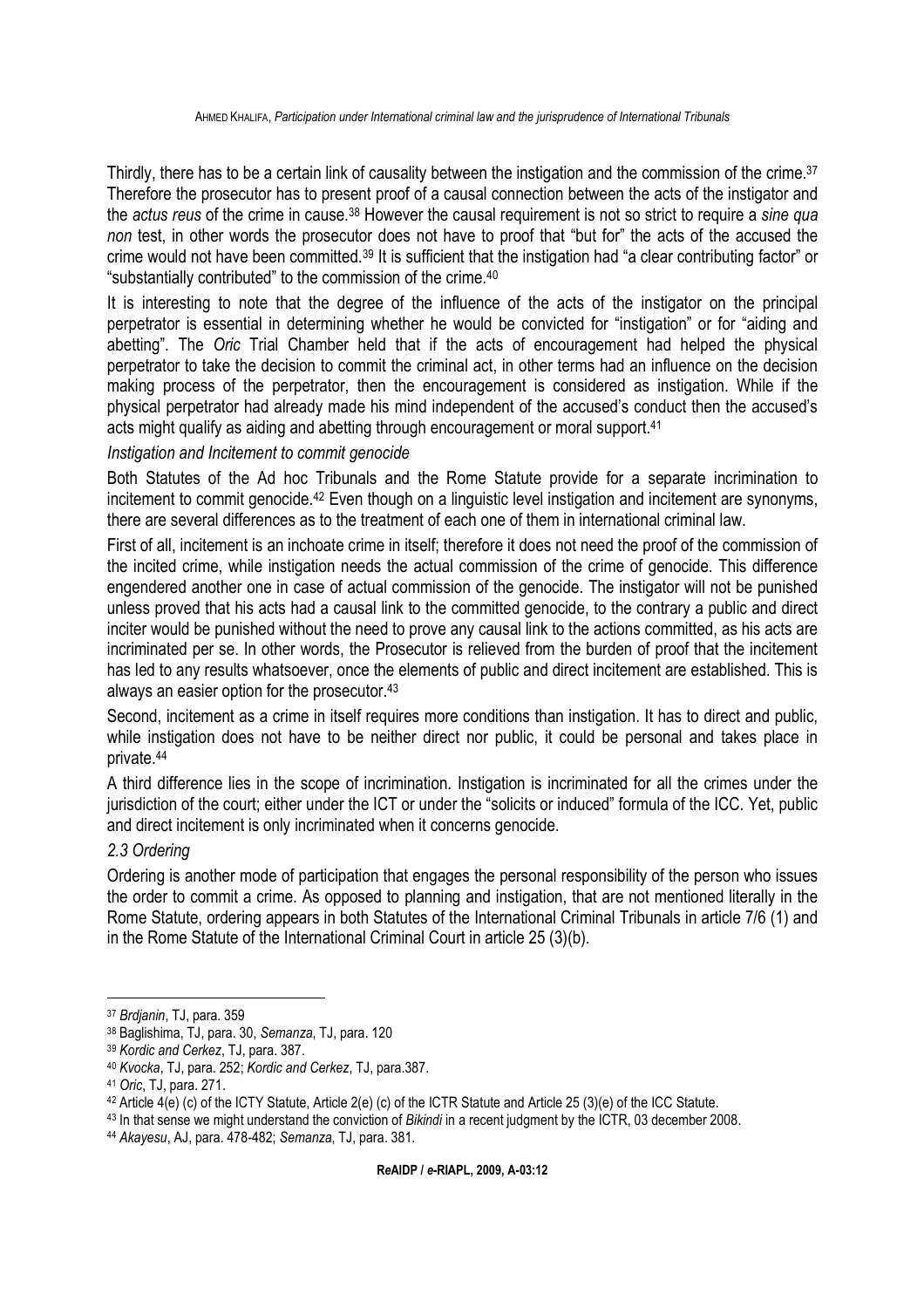Ordering can be simply defined as an instruction to commit a crime from one person to another. It has been defined by the ICT chambers as entailing "a person in a position of authority using that position to convince another to commit an offence"<sup>45</sup>

One can resume the material element of ordering into four components: a position of authority of the accused over another person, an instruction to commit a statutory crime, the commission of a crime and a causal link between the order and the crime.

First, there has to be a specific relationship of authority between the person who gives the order and the person who executes it. The *Akayesu* Trial Chamber ruled that "ordering implies a superior-subordinate relationship between the one giving the order and the one executing it"46. However, the Appeals Chamber of the ICTR in *Semanza* clarified that "no formal superior-subordinate relationship between the accused and the perpetrator is required. It is sufficient that there is some position of authority on the part of the accused that would compel another to commit a crime in following the accused's order".<sup>47</sup>

In the same line, the Appeals Chamber ruled in *Kamuhanda* that in contrast to superior responsibility under article 6 (3) of the ICTR Statute, ordering does not require the accused to have *effective control* over the person ordered, but merely that he has authority<sup>"48</sup>, in addition, this authority might be informal or even temporary.<sup>49</sup> Actually, the position of authority is a question of fact  $50$  that could be proved by all kind evidence, sometimes it could be inferred simply from the fact hat the order was obeyed.<sup>51</sup>

Secondly, the accused has to issue an order. He has to be proven to have given the instruction that a certain criminal conduct is to be executed. The order itself does not have to be written or in any particular form, its existence is a matter of fact that could be proven by all the circumstantial evidence. 52 In any case, it has to be a positive act as we can not speak of ordering by omission.<sup>53</sup>

Otherwise, the act of issuing the order does not have to be direct from the person origin of the order to the executor; it could pass by a chain of command that involves several levels and persons. The persons who receive the order and pass it to the lower level could also be condemned for ordering an illegal act depending upon the circumstances.<sup>54</sup>

As to its content, as a matter of principle the content of the order has to involve a statutory crime. However, a person in a position of authority might issue an order that is legal in itself and finds himself responsible for the criminal actions that were committed in the course of executing his order if there was a substantial likelihood that the criminal results will occur and the accused was aware of that likelihood.<sup>55</sup>

Third, a crime has to be committed or at least attempted in execution of the order.56 This is in line with the position taken by the Rome Statute of the ICC in article 25 (3)(b) that holds a person criminally responsible if he "orders the commission of … a crime which in fact occurs or is attempted". Almost in identical

<sup>45</sup> *Akayesu* Judgement, para. 483; *Blaškic* Judgement, para. 281; *Kordic and Cerkez* Judgement, para. 388

<sup>46</sup> *Akayesu*, para. 483; *Blaskic*, TJ, para. 281 and *Semanza*, TJ, para. 382.

<sup>47</sup> *Semanza*, AJ, para. 361

<sup>48</sup> *Kamuhanda*, AJ, para. 75.

<sup>49</sup> *Semanza*, AJ, para. 363

<sup>50</sup> *Akayesu*, TJ, para. 473

<sup>51</sup> *Kamuhanda*, TJ, para. 594

<sup>52</sup> *Blaskic*, TJ, para. 281; *Kordic and Cerkez*, TJ, para. 388

<sup>53</sup> *Galic*, AJ, para. 508.

<sup>54</sup> *Kuperskic*, TJ, 827 and 862

<sup>55</sup> *Blaskic*, AJ, para. 41, look infra for the common mental element.

<sup>56</sup> *Brdjanin*, TJ, para. 267; *Semanza*, TJ, para. 378.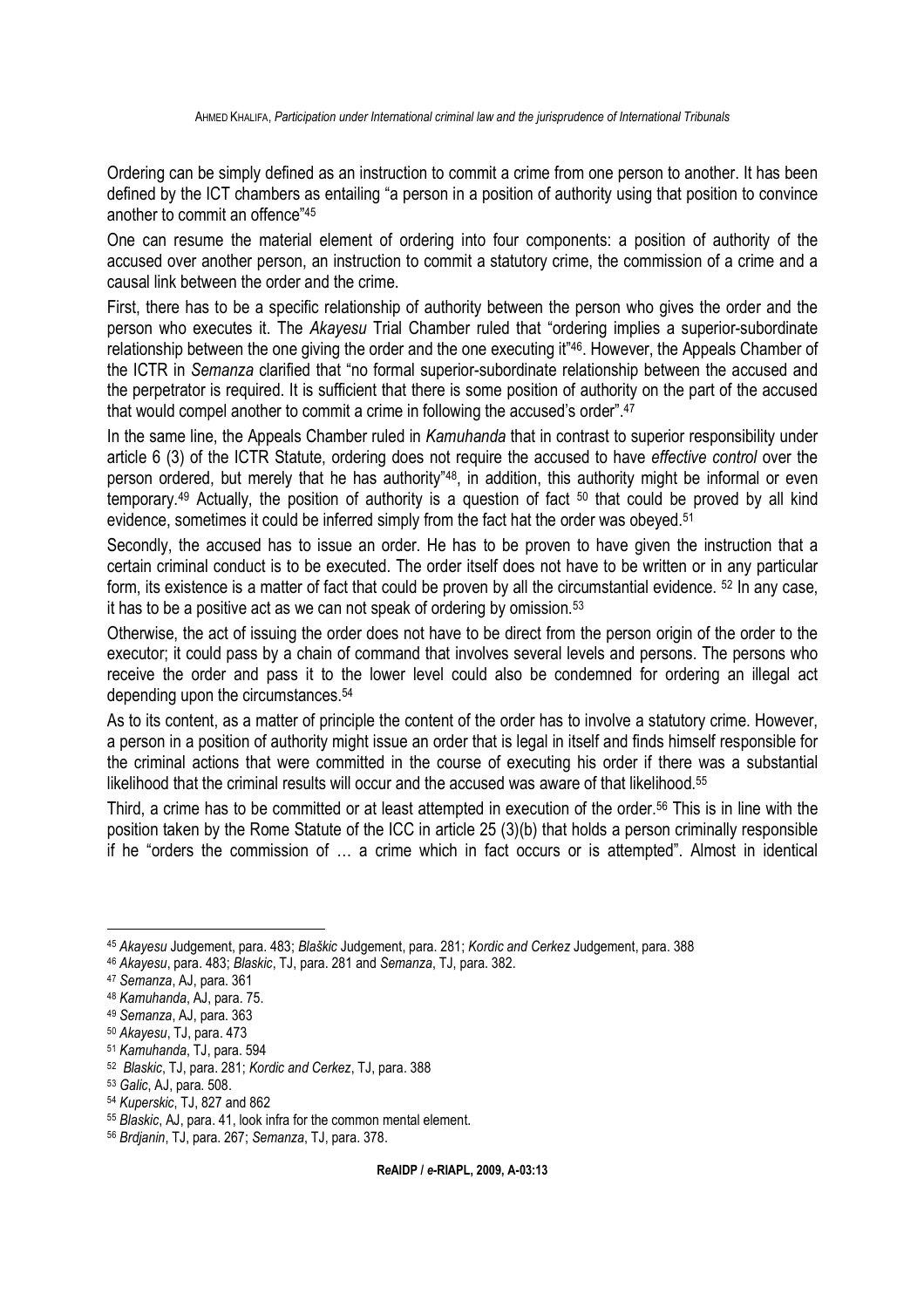language, the article 2 (3) (b) of the Draft code of crimes against peace of 1996 holds the same ruling. Therefore, ordering is not an inchoate crime, to the contrary of the opinion of some scholars.<sup>57</sup>

Fourth, there must be a causal link between the order and the criminal act committed.58 In fact the accused conduct must have had a "positive effect in bringing about the commission" of the crime.59 The *Kamuhanda* Trial Chamber has ruled that the accused's conduct "must have substantial effect on the completion of the crime."<sup>60</sup>

#### *Categorising*

It seems that there are divergent views in categorizing ordering; whether it is as a mode of participation or a form of commission. While the jurisprudence of the ad hoc Tribunals considers it as a form of participation, some scholars argue that it is a form of commission especially under the system of the International Criminal Court. Cassese considers that the person issuing the order is criminally responsible as a coperpetrator of the crime committed by the subordinate in execution of the order he issued.<sup>61</sup> Also, Ambos considers that a person who orders the commission of crime is "not a mere accomplice but a perpetrator by means, using the subordinate to commit his crime".<sup>62</sup>

He concludes that "ordering" in fact belongs to the forms of perpetration mentioned in subparagraph (a) of article 25 (3), and it should be considered as a form of commission "through another person".63 Even though this last argument is valid on its face, it is not supported by the text of article 25 of the Rome Statute that enumerates "ordering" in paragraph (b) after exhausting the forms of commission in paragraph (a). There is no clear case law of the ICC on the issue, yet it seems that the current jurisprudence will not be in favor of such an interpretation.<sup>64</sup>

#### *Common Mental element of Ordering, Planning, Instigating*

It seems that the jurisprudence of the Ad hoc Tribunals has dealt in the same manner with the three forms of participation in regard to the required subjective element. However, this common position does not seem to be consistent all the time.

<sup>59</sup> *Galic*, TJ, para. 169.

- <sup>60</sup> *Kamuhanda*, TJ, para.590.
- <sup>61</sup> CASSESE, op. cit, p. 230.

<sup>57</sup> Cassese defends the idea that it should be incriminated in itself. He cites cases law from an American martial court and a couple of Post- Nuremberg cases, CASSESE, op. cit, pp. 230-232. Mettraux shares the same opinion in adding that existing State practice also supports that contention, METTRAUX, op. cit, p. 283. CRYER also joins them in making a stronger argument based on the one side on attacking the position of the ILC draft code and the ICT jurisprudence that relied on it as not reflecting the status of international law on the subject, and on the other side on the literal interpretation of the statutes of the d hoc Tribunals that does not necessitate this conclusion. Robert CRYER, General principles of liability in International Criminal Law, *in* The Permanent International Criminal Court: Legal and Policy Issues, edited by Dominic McGOLDRICK, Peter ROWE and Eric DONNELLY, Hart Publishing, 2004,p. 243-245. In any case, the position for the actual jurisprudence seems well settled and under the current statute of the ICC it is not likely that it will change in the future.

<sup>58</sup> *Strugar*, TJ, para. 332.

<sup>62</sup> Kai AMBOS, Article 25, *in* Otto TRIFFTERRER, Commentary on the Rome Statute of the ICC, 2<sup>nd</sup> edition, 2008, p. 755; in the same line Elies VAN SLEIDREGT, The Criminal responsibility for individuals for violations of international humanitarian law, TMC Asser Press, The Hague, 2003, p. 78.

<sup>63</sup> Kai AMBOS, op. cit., p. 756

 $64$  The ICC has issued till now only two decisions concerning the confirmation of charges against Lubanga issued on the 29 January 2007, No: ICC-01/04-01/06, and the decision against Katanga issued on 30 September 2008, No: ICC-01/04-01/07. In the two decisions the Chamber did not discuss accessory liability under article 25(3)(b,c,d) after finding a base to charge under 25 (3)(a) which involves the different forms of perpetration. One can argue that the Prosecutor has referred specifically to "ordering" as an alternative mode of liability and the Chamber decided not to discuss any form of accessory liability, thus implying that it considers ordering simply as an accessory mode of liability and not as a form of commission. This point of view is also supported by the text of the ICC that simply includes "ordering" among *other* forms of participation in the crimes than "committing". In any case, it is not conclusive and the issue has to be clarified by later jurisprudence.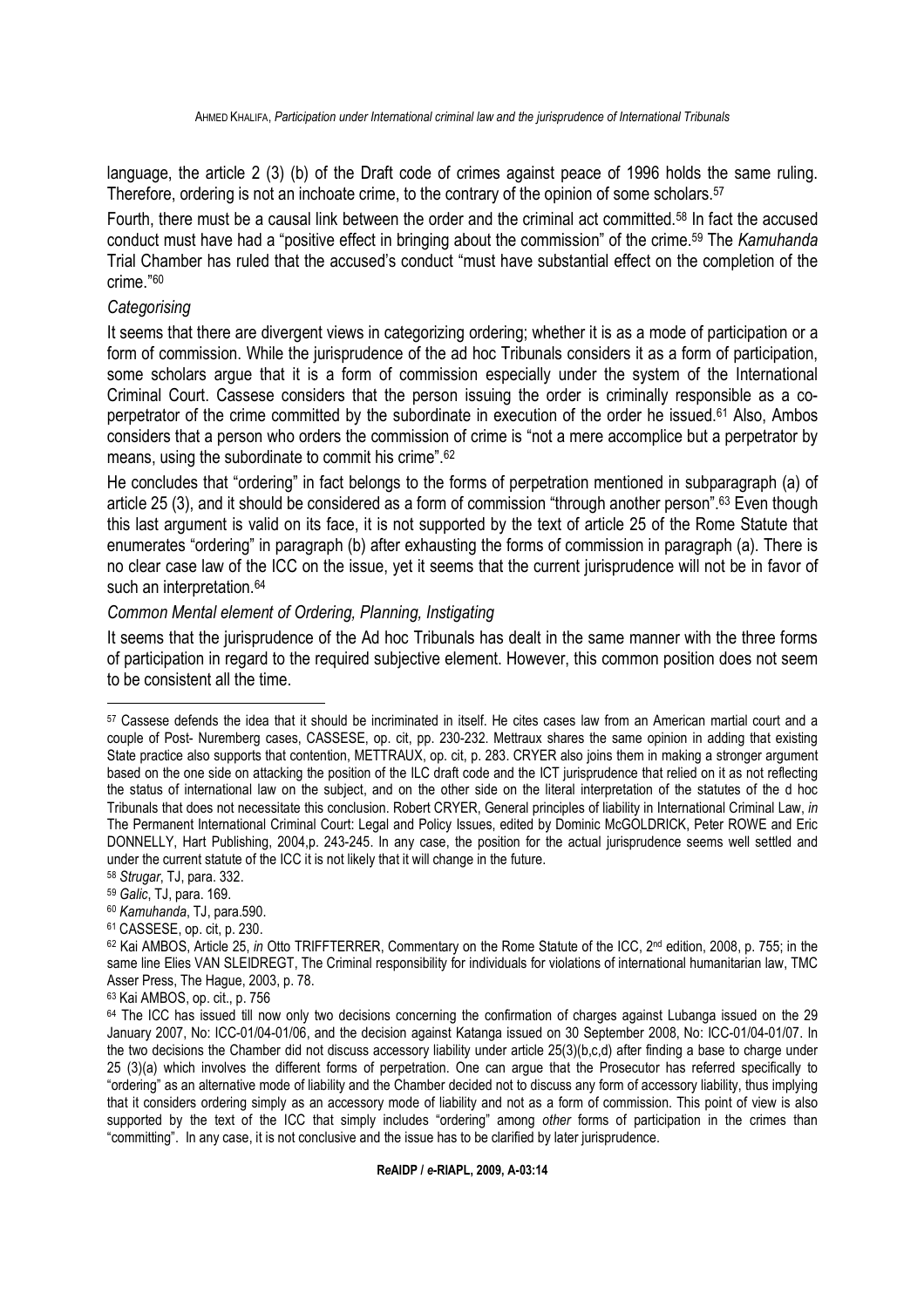*Akayesu* set the first framework for discussing the mental element for all the three forms of responsibility, the chamber has ruled that "the forms of participation referred to in article 6(1) of the ICTR cannot render their perpetrator criminally liable where he did not act knowingly, and even where he should have had such knowledge."<sup>65</sup> This seems to adopt a double standard: Knowledge as a first criteria and then negligence as second criteria when the perpetrator "should have had" the necessary knowledge but he failed.

Later, the Trial Chamber in *Blaskic* proposed another standard for the subjective element that is different that the one in Akayesu, the Chamber ruled that "proof is required that whoever planned, instigated or ordered the commission of a crime possessed the criminal intent, that is, that he directly or indirectly intended that the crime in question be committed."<sup>66</sup> The same formulation has been reiterated in several judgements.<sup>67</sup> The chamber did not explain what it meant by indirect intent, but we can assume that in any case it concerns a lower standard than intent.

The Appeals Chamber in *Blaskic* provided what is meant by "indirect intent" in ruling that "a person who "orders" an act or omission with the awareness of the substantial likelihood that a crime will be committed in the execution of that order, has the requisite *mens rea* for establishing liability under article 7(1) pursuant to ordering."

The Appeals Chamber similarly holds that in relation to "planning", a person who plans an act or omission with the awareness of the substantial likelihood that a crime will be committed in the execution of that plan, has the requisite *mens rea* for establishing responsibility under Article 7(1) of the Statute pursuant to planning. Planning with such awareness has to be regarded as accepting that crime.<sup>68</sup>

Therefore, it seems that the definition of the indirect intention is so close to the *recklessness* concept in common law system or the *dolus eventualis* in the civil law one. An issue that has not been resolved is what would be the case if the crime in question is a *specific intent* crime, as genocide or persecution. Could an accused be condemned for planning genocide based only on his awareness that his own plan, that did not include the commission of genocide, had a substantial likelihood to result in committing genocide? It seems that the answer is yes.

The position of the ICC towards the mental element of the three forms is to be determined. If the judges abide by the general rule of having both intention and knowledge as provided for in article 30 of the Statue then they might not accept the *dolus eventualis* or the recklessness standard advanced by the ad hoc Tribunals' jurisprudence. Yet, if they will decide to follow that jurisprudence, they might consider that the subjective element of these modes is permitted under the exception of article 30 of "otherwise provided".

# *2.4 Aiding and Abetting*

Articles 7/6 (1) of the Ad hoc Tribunals Statutes provide that "a person who…aided and abetted in the planning, preparation or execution of a crime…shall be individually responsible". In a more detailed manner article 25 (3) (c) of the Rome Statute provides that a person is individually responsible if "for the purpose of facilitating the commission of such a crime, aids, abets, or otherwise assists in its commission or its attempted commission, including providing the means for its commission."

Aiding and abetting or assisting the commission of the crime is a weaker form of participation than the previous forms mentioned in the Statutes and discussed above. It is meant to be a generic category that can encompass all kinds of contributions that are not covered by the specific forms of actions mentioned above. Up to this moment there is no case law of the ICC on the elements or the definition if such a mode of liability. Yet, it has been dealt with extensively in the jurisprudence of the Ad Hoc Tribunals.

<sup>65</sup> *Akayesu*, TJ, para. 479

<sup>66</sup> *Blaskic*, Trial Judgement, para. 278

<sup>67</sup> *Kordic and Cerkez*, TJ, para. 386; Bagilishima, TJ, para.31

<sup>68</sup> *Kordic and Cerkez*, AJ, para. 31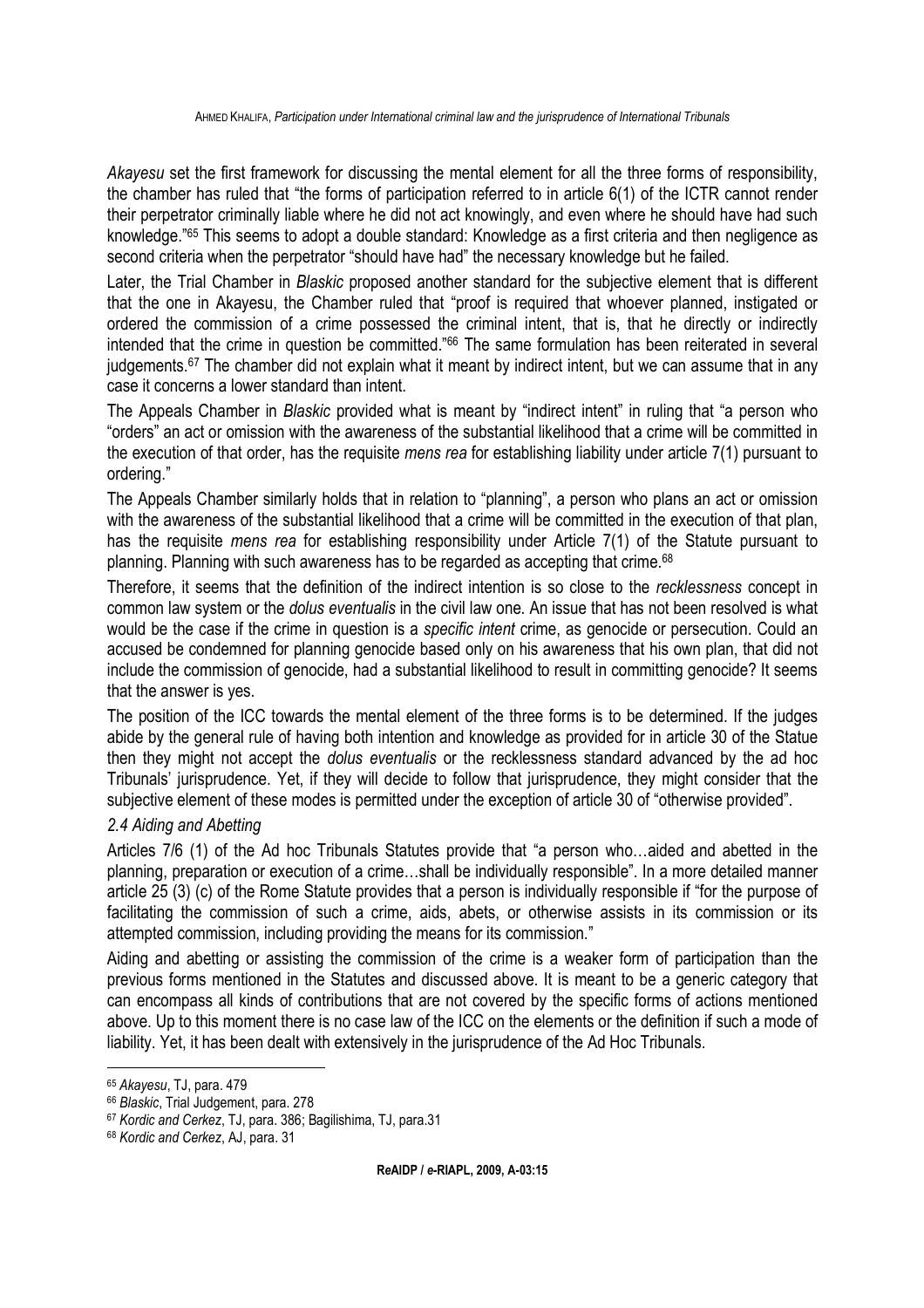Four main conditions are required to engage the responsibility under this form of participation: the commission of a certain crime; a contribution of the accused in the commission of that crime; a causal effect to the commission of the crime and finally a certain state of mind.

First of all, a crime within the jurisdiction of the Statutes has to occur. Aiding and abetting is not an inchoate crime, therefore we can not punish the acts committed by the accused if a crime is not perpetrated.69 The criminal conduct for which the accused is charged with aiding and abetting must be established.<sup>70</sup>

Second, the accused has to contribute in a certain way to the commission of the crime. The term "aiding" is defined as giving assistance to someone, while the term "abetting" is defined as facilitating the commission of an act by being sympathetic thereto.<sup>71</sup> Yet, this is not a constraining definition; rather it has been understood as any act of practical assistance, encouragement or of a moral support to the perpetrator.<sup>72</sup> The contribution of the accused might even be an act or an omission. Thus, it is ruled that if the accused enjoy a kind of authority over the perpetrators, his mere presence-an omission- might be sufficient to be considered as moral support or encouragement.<sup>73</sup> Also, the contribution of the aider and abettor may take place at any stage of the criminal activity; before, during or after the act is committed.<sup>74</sup> Moreover, liability for aiding and abetting does not require the existence of an arrangement or plan between the aider and abettor and the principal, in fact the principal might not be aware of the accused's contribution.<sup>75</sup>

This relaxed approach as to the contribution of the accused is conditioned by the requirement of a clear causal effect to the commission of the crime. The assistance has to have a *substantial* effect on the commission of the crime, however it is not required that it constitutes a condition sine qua non for the acts of the principal.<sup>76</sup> In the same line, it was held that "presence alone at the scene of the crime is not conclusive of aiding and abetting unless it is shown to have a *significant* legitimizing or encouraging effect on the principal."<sup>77</sup> It is likely that the jurisprudence of the ICC will follow the same criteria.

The fourth element to be proven is the mental element or the *mens rea* of the accused. It is well settled in the jurisprudence of the Ad hoc Tribunals that a "knowledge" standard is sufficient.<sup>78</sup> The accused need not "intend" to facilitate the commission of the crime that he assists, but only he has to intend to present his contribution in the knowledge or the awareness that it will help the perpetrator in committing his crime.<sup>79</sup>

Also, the accused need not know he exact crime that is going to be committed if he knows that one of a number of crimes will probably be committed.<sup>80</sup> Therefore the accused need not share the intent of the principal perpetrator but he has to be aware of it.

The knowledge standard is upheld also in specific intent crimes. Thus the ICTY held in *Kristic* that a conviction for aiding and abetting genocide is possible when the accused knew about the perpetrators

<sup>69</sup> *Akayesu,*TJ, para. 473

<sup>70</sup> *Aleksovski*, AJ, para. 165 ; *Brdjanin*, TJ, para. 271.

<sup>71</sup> *Akayesu,* TJ, para. 484 ; *Semanza,* TJ, para. 384.

<sup>72</sup> *Furundzija*, TJ, para. 235 ; *Kamahunda*, TJ, para. 597 ; *Tadic*, AJ, para. 89 ; *Simic*, AJ, para. 85; *Brdjanin*, TJ, para. 271.

<sup>73</sup> *Blaskic*, TJ, para. 284

<sup>74</sup> *Aleksovski*, AJ, para. 62.

<sup>75</sup> *Tadic*, AJ, para. 229.

<sup>76</sup> *Furundzija*, TJ, para. 209. It was held before that judgment, in *Tadic* Trial judgment, that the contribution need to be "direct and substantial", suggesting a *sine qua non* approach. Yet the *Furundzija* Trial Chamber considered that the term direct is misleading and not necessary, and maintained only the "substantial" criteria. *Furundzija*, TJ, para. 232. In holding only the "substantial criterion see also, Celebici, AJ, para. 352; Kristic, TJ, para. 601; Aleksovski, AJ, para. 162-164.

<sup>77</sup> Kunarac, TJ, para. 393 ; *Furundzija*, TJ, para. 232 ; *Tadic*, TJ, para. 689.

<sup>78</sup> *Furundzija*, TJ, para. 255 ; *Tadic*, AJ, para. 229 ; *Brdjanin*, TJ, para. 272

<sup>79</sup> *Furundzija*, TJ, para. 245, 249.

<sup>80</sup> *Furundzija*, TJ, para. 246.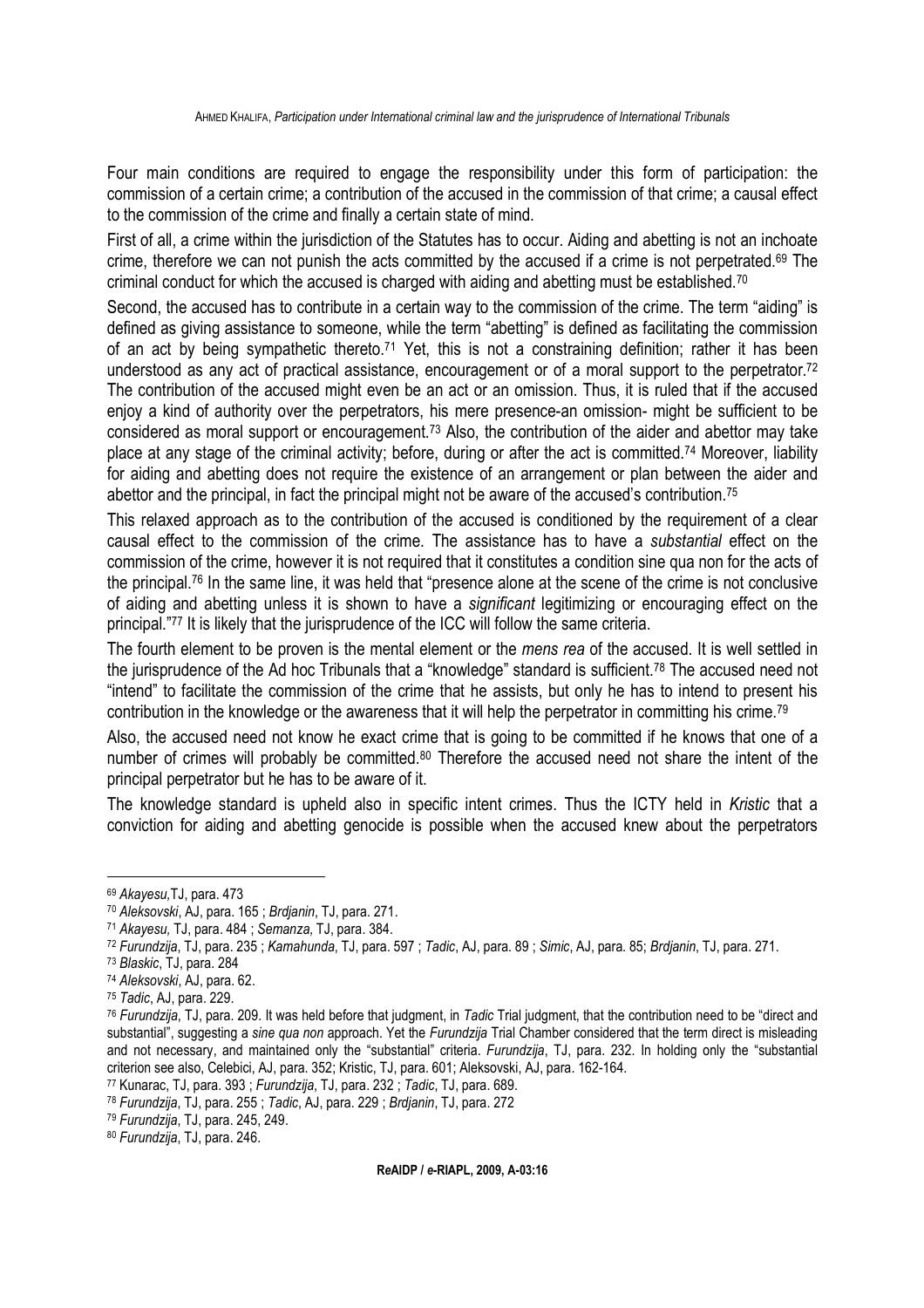genocidal intent, so it is not necessary that he shared that intent with the principal.<sup>81</sup> A similar conclusion was reached concerning the crime of persecution, a specific intent crime, in other judgments.<sup>82</sup>

It is worth noting that this "knowledge" standard might not be followed under the jurisprudence of the ICC. The first sentence of article 25 (3) (c) set forward the condition that the contribution should be "for the purpose of facilitating" the commission of the crime. This language sets a clear indication of an "intent" requirement as to the mental element of aiding and abetting. This is, of course, a higher standard than that of the ad hoc Tribunals. It is to be seen how the judges of the ICC will apply this text and whether they will depart considerably from the jurisprudence of previous Tribunals.

# **3. New modes of liability: the Joint criminal enterprise**

The fact that more than one person is involved in the commission of a crime raises the question of the distribution of responsibility between these persons. However, the complexity of international crimes has left the judges of international tribunals with difficulties as to the appropriate mode of attribution individual responsibility. The highly collective nature posed the problem of weighing the degree of involvement of each participant and correctly labeling it.

Despite the various modes of participation provided for in the statutes, and the extended interpretation of most of them by the jurisprudence in a way that covers a wide array of actions, yet there was a gap. These modes were modeled on traditional concepts of participation that addressed different realities in national context. Even though these forms are broad enough to cover any kind of implication in the crime, specially the flexible notion of aiding and abetting, still the conviction under any of those forms is considered to be accessory or derivative responsibility that depends on a vision that the actual perpetrator is still the main criminal.

This was not satisfactory to the judges who felt the need to find/invent new concepts that better correspond to the complications of the international reality. The solution was to enlarge the concept of "perpetration" or "commission to encompass serious acts of implication in the crime that would have fallen under the heading of "participation". In that way, the traditional concept of perpetrator has to be reviewed to include more than the physical perpetrator.

The jurisprudence of the ad hoc Tribunals has favored an "extended" definition of commission that encompassed what is called the "joint criminal enterprise" doctrine. Briefly we can define joint criminal enterprise as a mode of liability by which all individuals cooperating in the execution of a criminal plan will answer as "perpetrators" to the crimes committed in the course of its execution, even for results that fall outside the original criminal plan, as long as these results were natural and foreseeable.

The concept has been referred to at the beginning by a variety of terms, such as common criminal plan, common criminal purpose, common deign or purpose, common criminal design, common purpose, common concerted design and common criminal enterprise. <sup>83</sup> However, the term "joint criminal enterprise" has settled down and became the prevalent in the jurisprudence of the Tribunals.<sup>84</sup> Later on the judges found it sufficient to refer to the concept in its abbreviated form "JCE",<sup>85</sup> so we intend to do.

The doctrine had an immediate positive reaction in the Tribunals work and very soon it became one of the main tools of the prosecution and one of the favorite theories of liability for the Judges. In fact, it is surprising how could a doctrine that appeared six years after the beginning of the functioning of the

<sup>81</sup> *Kristic*, AJ, para. 140.

<sup>82</sup> *Krnojelac*, AJ, para. 252 ; *Vasiljevic*, AJ, para. 142.

<sup>83</sup> Prosecutor vs. *Brdjanin* and Talic, IT-99-36, Decision on form of further amended indictment and prosecution to application to amend, 26 June 2001, para. 24.

<sup>84</sup> *Milutinovic* et al., JCE Appeal decision, IT-99-AR72,, 21 may 2003

<sup>85</sup> Babic Sentencing Judgment, para. 4, 6, 7.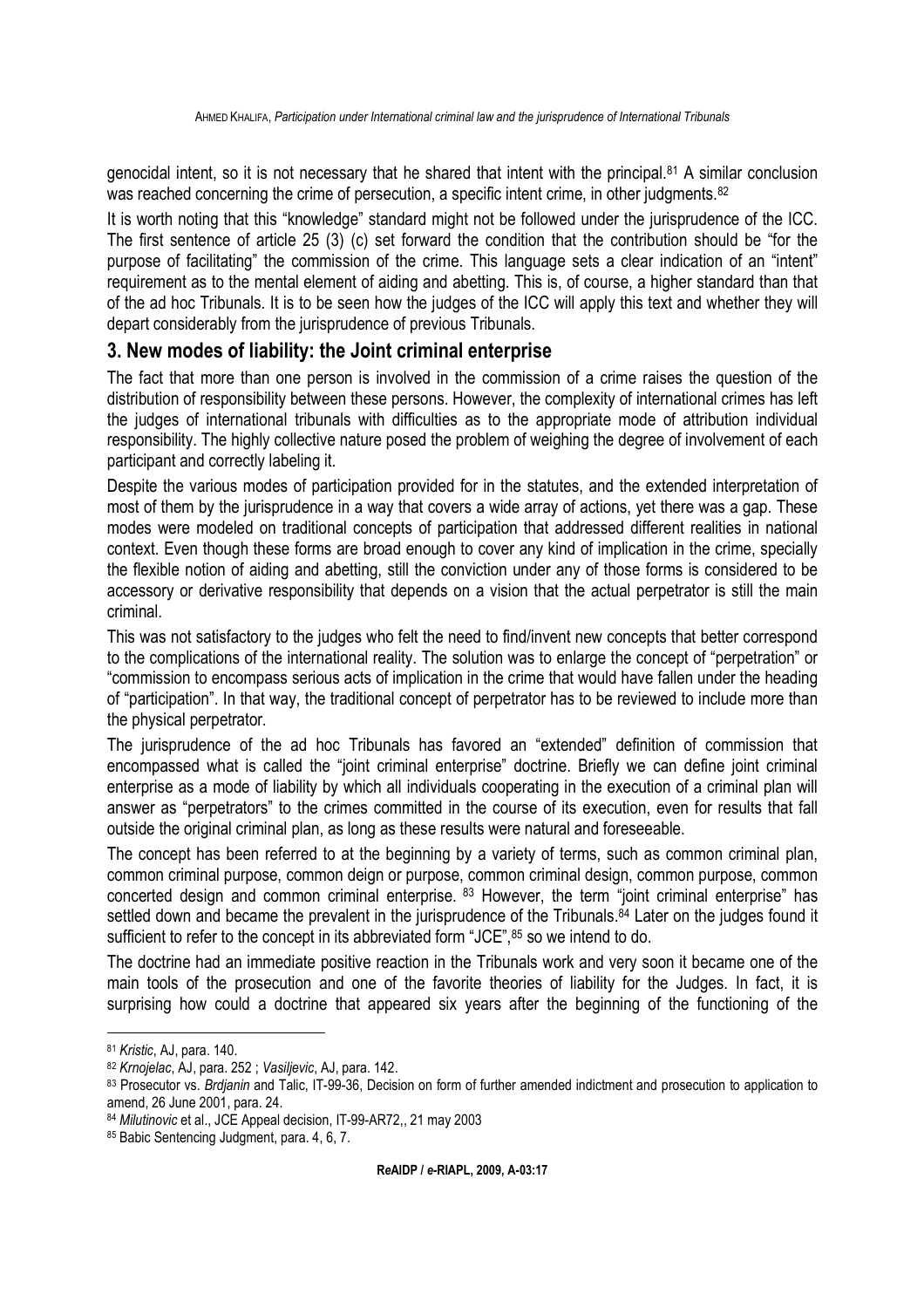Tribunal, become such important in its work. Moreover, its application expanded to occupy almost a similar important place in the work of other Tribunals; specifically the ICTR and at least two of the other hybrid international tribunals especially in Sierra Leone and East Timor. In the meanwhile, the doctrine was and still the objective of various critics either inside <sup>86</sup> or outside the tribunals.<sup>87</sup>

We will try to sketch the main features of this new mode of liability under the law of the ICT and the main questions that have been at issue recently in the jurisprudence of this Tribunal.

#### *3.1 Introducing the concept*

In Tadic, the Appeals Chamber has interpreted the term "committed" in an innovative way to introduce a new mode of liability that it coined as "joint criminal enterprise."<sup>88</sup>

The Appeals Chamber held that criminal responsibility for participating in a common purpose falls within the ambit of article 7 (1). In addition to the physical perpetration of a crime by the offender himself, "the commission of one of the crimes envisaged in the Statute might also occur through participation in the realization of a common design or purpose."<sup>89</sup>

After a long discussion of various sources of international criminal law, the Appeals Chamber held that "the notion of common design as a form of accomplice liability is firmly established in customary international law and in addition is upheld, albeit implicitly, in the statute of the International Tribunal.<sup>90</sup>

The Chamber held that there are three categories of this concept that have similarities and differences. The first category; called basic JCE, "is represented by cases where all co-defendants, acting pursuant to a common design, possess the same criminal intention". 91

The second category, called systemic JCE, concerns personnel in prison cams or detention center, it is also called the concentration camp cases.<sup>92</sup> The third category, called the extended JCE, concerns cases involving a common plan to pursue one course of conduct where one of the perpetrators commits a crime outside the common design, but was nevertheless a natural and foreseeable consequence of that common purpose.<sup>93</sup>

In expounding the elements of each category, the Chamber concluded that the three categories have common objective elements; while their respective subjective element varies depending on the category at issue. In doing so, the *Tadic* Appeals Chamber has set a general framework that has been followed

<sup>86</sup> Judge Schomburg has been criticizing JCE constantly in several dissenting opinions. For a thorough account of his critiques see his dissenting opinions in the Appeals judgements of *Simic*, Gacumbitsi, and most recently in Martic. Also Judge Per-Johan Lindholm in his dissenting opinion in the *Simic* Trial judgment criticized the JCE.

<sup>87</sup> For critical views on the JCE among scholars, see Allison M. DANNER and Jenny S. MARTINEZ. Guilty Associations: Joint Criminal Enerprise, Command Responsibility and the Development of International Criminal Law, California law journal, 2005, p. 74; Elies VAN SLIEDREGT, Criminal responsibility in International law: Liability shaped by policy goals and moral outrage, European Journal of Crime, Criminal law and Criminal Justice, 2006, p. 81; et Joint Criminal Enterprise as a Pathway to Convicting Individuals for Genocide, JICJ, 2007, p. 184; Atilla BOGDAN, Individual Criminal Responsibility in the Execution of a "Joint Criminal Enterprise" in the Jurisprudence of the *ad hoc* International Tribunal for the Former Yugoslavia, ICLR, 2006, p. 67; Mohamed ELEWA BADAR, "Just convict everyone" joint perpetration: From Tadic to Stakic and back again, ICLR, 2006, p. 293; Shane DARCY, Imputed Criminal Liability and the Goals of International Justice, Leiden Journal of Internatioanl law, 2007, p. 377; Jens David OHLIN, Three conceptual problems with the doctrine of joint criminal enterprise, JICJ, 2007, p. 69; Kai AMBOS, Joint criminal enterprise and command responsibility, JICJ, 2007, p. 159.

<sup>88</sup> The term has appeared at least once before the *Tadic* judgement in *Furundzija* judgement in 1998, but it was not elaborated upon by the Chamber. Thus the *Tadic* Appeal judgement is the real birth certificate for this mode of liability.

<sup>89</sup> *Tadic*, AJ, para. 188.

<sup>90</sup> *Tadic*, AJ, para. 220

<sup>91</sup> *Tadic*, AJ, para.196

<sup>92</sup> *Tadic*, AJ, para. 202

<sup>93</sup> *Tadic*, AJ, para.204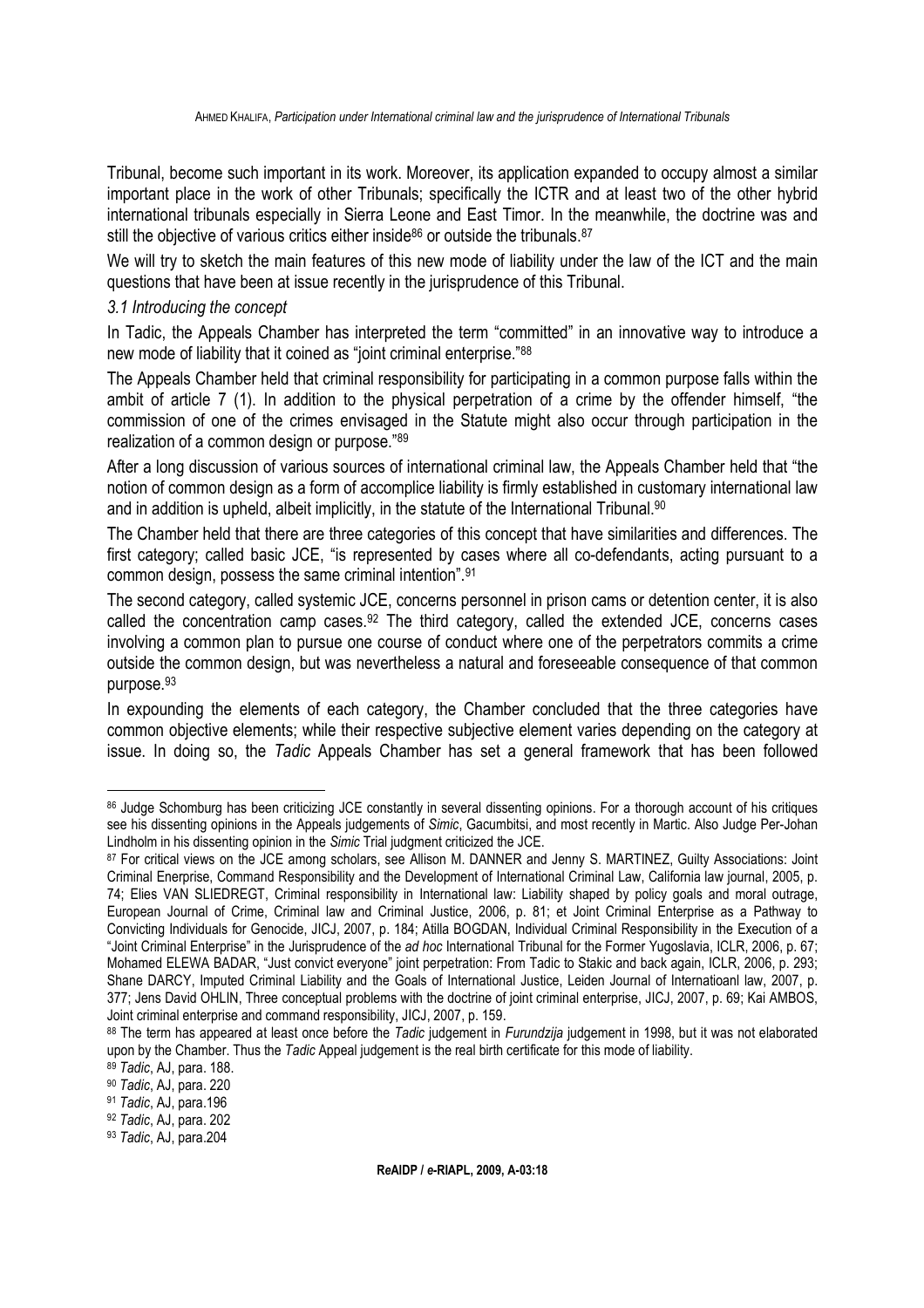faithfully by all subsequent decisions. Even though later application of the doctrine has witnessed a constant broadening of its scope and elements, this has been done in a total loyalty to the *Tadic* framework.

# *3.2 Common Objective elements of JCE:*

Three obiective elements are common to the three categories of JCE: plurality of persons; a common criminal plan and the accused participation in the plan.

# *3.2.1 A plurality of persons*

To incur liability for joint criminal enterprise, a plurality of persons must be involved. It is sufficient that two or more persons join he plan to satisfy the condition. The persons do not have to be organized into any sort of military, political or administrative structure.<sup>94</sup>

In fact the JCE has developed as a theory that is valid for all levels of criminals. So in *Tadic*, where the Appeals Chamber applied the JCE for the first time, the case concerned a low ranked soldier who was in fact an actual perpetrator on the ground for other crimes that he did personally commit. The potential of the theory has been realized rapidly by the prosecutor that expanded its use to try persons at all the levels of the hierarchy. Thus, mid level persons responsible for the administration of a small detention camp were charged with JCE as well as high ranking military (Kristic, Mladic) and political officials (Brdjanin, Karadic) till the level of Heads of States (Milosovic).

The exact identities of each member of the pretended "plurality" do not have to be proved by the Prosecutor, yet at least reference to the groups or structures to which these individuals belong is necessary. A vague reference to a plurality consisting of the accused and "others" is not sufficient to consider persons or groups that are not specifically identified.<sup>95</sup>

#### *3.2.2 A common plan*

*Tadic* held that a common plan, design or purpose which amounts to or involves the commission of a crime provided for in the Statute has to be proved.*96*. The plan may "materialize extemporaneously" and it does not have to be previously arranged or formulated. If it had, the exact date when the plan was conceived is irrelevant. 97 The common plan or purpose may be inferred from the fact that a plurality of persons acts in unison to put into effect a joint criminal enterprise.

In fact this inference seem to be the common practice of different judgments, as very few of them concern themselves with the question whether the actual agreement had existed between the persons involved. Judges have relied upon several factors to infer the existence of a "common purpose"; so for example the systematic nature of the crimes indicates the existence of prior agreements to put these crimes into effect<sup>98</sup>, or simply the coordinated action among several military and political groups show the existence of a certain policy that amount to a common plan.<sup>99</sup>

The common purpose or plan is the cornerstone of the JCE, as its limits define the contours of the involved persons. In that sense the Kvocka Trial Chamber held that a JCE "can range anywhere along a continuum from two persons conspiring to rob a bank to the systematic slaughter of millions during a vast regime comprising thousands of participants."<sup>100</sup>

 $\overline{a}$ <sup>94</sup> *Tadic*, AJ, para. 227; *Stakic*, AJ, para. 64, Krnojelac, AJ, para. 31

<sup>95</sup> *Brdjanin*, TJ, para. 346

<sup>96</sup> *Tadic*, AJ, para. *227*

<sup>97</sup> *Simic*, TJ, para. 879

<sup>98</sup> Kristic, TJ, para. 612

<sup>99</sup> *Stakic*, TJ, para. 478

<sup>100</sup> *Kvocka*, TJ, para. 307.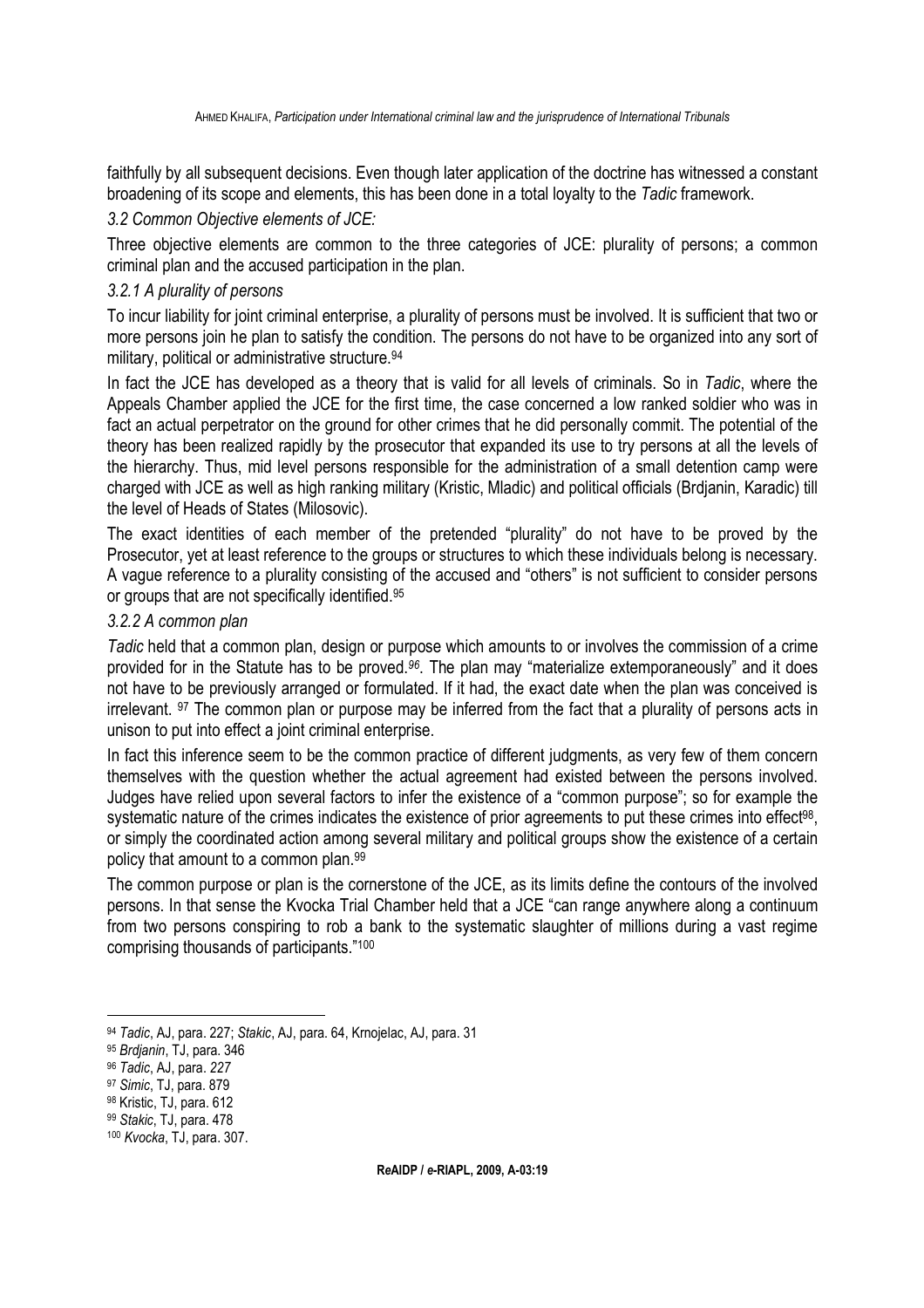Yet, it is important to note that the "common plan" is not necessary in cases concerning the second category of JCE, called the systemic JCE. In that regard, the common plan is inferred from the existence of an institution that practices a system of ill-treatment. There is no requirement of formal or informal agreement among the participants to commit a crime.<sup>101</sup>

# *3.2.3 Participation in furthering the plan*

The third common objective element of JCE is the "participation of the accused in the common design involving the perpetration of one of the crimes provided for in the Statute."102 The *Stakic* Appeals Chamber has held that the "participation need not involve the commission of a specific crime under one of the provisions…but may take the form of assistance in, or contribution to, the execution of the common purpose."103 So, the act of participation need not be a crime in itself but might be any other act that facilitates or further the commission of the crime.

An even broader concept of participation has been advanced by the *Kvocka* Appeals Chamber that noted that "it is sufficient for the accused to have committed an act or an omission which contributes to the common criminal purpose."104 Moreover it has been ruled that "presence at the time of the crime is not necessary. A person can still be held liable for criminal acts carried out by others without being present."<sup>105</sup>

In *kvocka*, the Trial Chamber tried to limit the open ended requirement of participation by holding that the accused's participation must be *significant* before liability can ensue under JCE.106 The Chamber went on to enumerate several criteria by which a chamber may evaluate whether the level of the participation of the accused was sufficiently "significant".107 Yet, the Appeals Chamber has overturned this ruling stating that "there is no legal requirement that the accused make a substantial contribution to the JCE".<sup>108</sup>

In any case the accused's participation has to have a causal effect on the execution of the JCE either directly or indirectly. *Tadic* Appeals' judgment noted that "while the defendant's involvement in the criminal acts must form a link in the chain of causation, it was not necessary that his participation be a *sine qua non*, or that the offence would not have occurred *but for* his participation."<sup>109</sup>

*Brdjanin and the unsuccessful trial of limiting the scope of the objective elements of JCE<sup>110</sup>*

The expansive interpretation of the objective elements of the JCE doctrine has raised concerns to some Trial Chambers. As we have seen, the *Kvocka* trial Chamber has tried unsuccessfully to render the participation element more precise. In the same vein, the *Brdjanin* Trial Chamber had similar concerns about the broad application of the JCE and its potential extension of individual criminal liability beyond its traditional limits.

The *Brdjanin* Trial Chamber has marked a turning point in dealing with JCE in the jurisprudence of the Ad hoc Tribunals. The Chamber considered that the accused was physically and structurally remote from the crimes committed and therefore there was not sufficient link between him and these crimes. Thus, the Chamber concluded that "JCE is not an appropriate mode of liability to describe the individual criminal

<sup>101</sup> *Kvocka*, AJ, para. 118 ; Krnojelac, AJ, para. 97.

<sup>102</sup> *Tadic*, AJ, 227.

<sup>103</sup> *Stakic*, AJ, para. 64.

<sup>104</sup> *Kvocka*, AJ, para. 187

<sup>105</sup> *Simic*, TJ, para. 158.

<sup>106</sup> *Kvocka*, TJ, para. 311.

<sup>107</sup> *Kvocka*, TJ, para. 309-311.

<sup>108</sup> *Kvocka*, AJ, para. 97.

<sup>109</sup> *Tadic*, AJ, para. 199.

<sup>110</sup> This part of the report is based primarily on the contribution presented by Romana SCHWEIGER and Saklaine HEDARALY at the Young Penalist round Table at the first preparatory colloquium for the 18<sup>th</sup> International congress of penal law held at La Coruna, Spain, 3 -5 September 2007.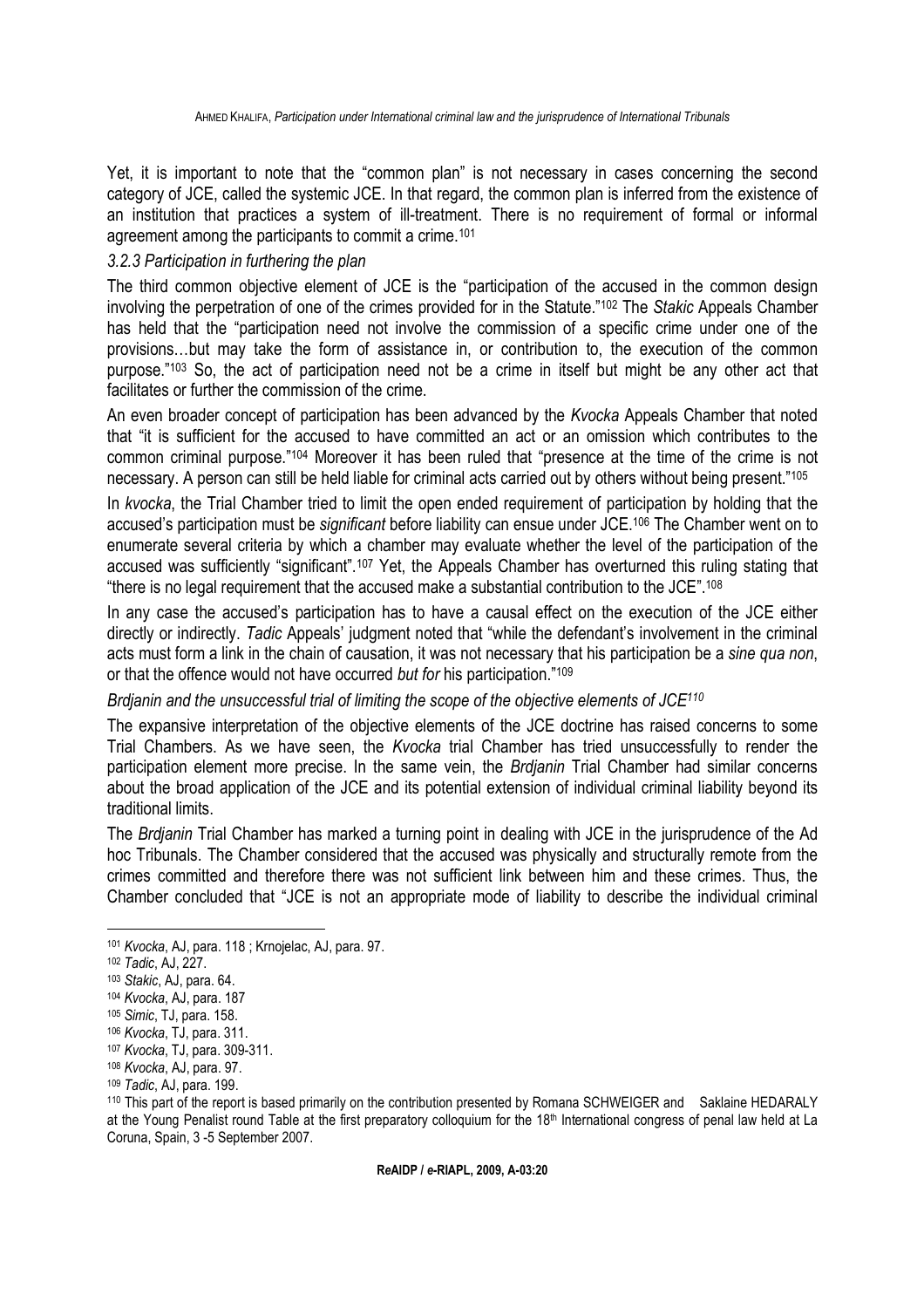responsibility of the Accused".<sup>111</sup> In reaching this conclusion, the Trial Chamber has set forward, what appeared to the Appeals Chamber later as, three contours concerning the objective elements of the JCE that aim to limit the application of the JCE doctrine.

The first issue is "whether the person who carried out the *actus reus* of a crime must be a member of the JCE for liability to attach to a member for this crime".<sup>112</sup> The Appeals Chamber answered in the negative considering that it does not matter whether the person who committed the *actus reus* of the crime is a member of the JCE or not, but whether the crime committed formed part of the common purpose or not.

In that case, "this essential requirement may be inferred from various circumstances, including the fact that the accused or any other member of the JCE closely cooperated with the principal perpetrator in order to further the common criminal purpose."<sup>113</sup> Thus, a member of a JCE can be held responsible of crimes committed by non JCE members if these crimes can be imputed to one member of the JCE who acted in accordance with the common purpose in using the non JCE members.<sup>114</sup>

The second issue is "whether imposition of liability upon an accused for his participation to further a common criminal purpose requires an understanding or an agreement between the accused and the person who carried out the *actus reus* of that particular crime". <sup>115</sup> The Appeals Chamber answered also in the negative and held that it is not necessary for any category of JCE to prove an additional understanding or agreement to commit the crime between the accused and the principal perpetrator of the crime.<sup>116</sup> In that regard, the Trial Chamber had erred in stating that "the Prosecution must, *inter alia*, establish that between the person physically committing a crime and the Accused, *there was an understanding o ran agreement* to commit that particular crime".<sup>117</sup> The key issue remains that of ascertaining whether the crime committed forms part of the common criminal plan or not, and this is a matter of evidence.<sup>118</sup>

Finally, the third issue was to determine "whether JCE liability is a doctrine that applies, or should apply, only to relatively small-scale cases."119 The Appeals chamber refused this allegation and cited the Appeals Chamber of the ICTR in its response to a similar challenge to the scope of application of the JCE where it held that "the *Justice* Case shows that liability for participation in a criminal plan is as wide as the plan itself, even if the plan amounts to a 'nation wide government organized system of cruelty and injustice."<sup>120</sup> Thus, the Appeals Chamber held that the Trial Chamber erred again in considering that JCE is not appropriate for large cases.<sup>121</sup>

Even though the Appeals Chamber has refused the three limits proposed by the Trial Chamber, the Chamber tried to address its concern about developing the JCE as a theory of liability without limits. Therefore the Appeals Chamber noted that the contribution of the accused needs to be "significant" in order to be found responsible as a JCE member, yet it need not be "necessary or substantial".<sup>122</sup> No explanation was given by the Chamber as to what could constitute a significant, substantial or necessary contribution.

 $\overline{a}$ 

<sup>121</sup> *Brdjanin*, AJ, para. 425.

<sup>122</sup> *Brdjanin*, AJ, para. 450.

<sup>111</sup> *Brdjanin*, TJ, para. 355

<sup>112</sup> *Brdjanin*, AJ, para.392

<sup>113</sup> *Brdjanin*, AJ, para. 410

<sup>114</sup> *Brdjanin*, AJ, para. 413

<sup>115</sup> *Brdjanin*, AJ, para. 392.

<sup>116</sup> *Brdjanin*, AJ, para. 418.

<sup>117</sup> *Brdjanin*, AJ para. 419

<sup>118</sup> *Brdjanin*, AJ, para. 418.

<sup>119</sup> *Brdjanin*, AJ, para. 392.

<sup>120</sup> Decision on Interlocutory Appeal regarding application of Joint criminal enterprise to the crime of Genocide, *Rwamakuba*, ICTR-98-44-AR72.4, Appeals Chamber, 22 October, 2004, para. 25.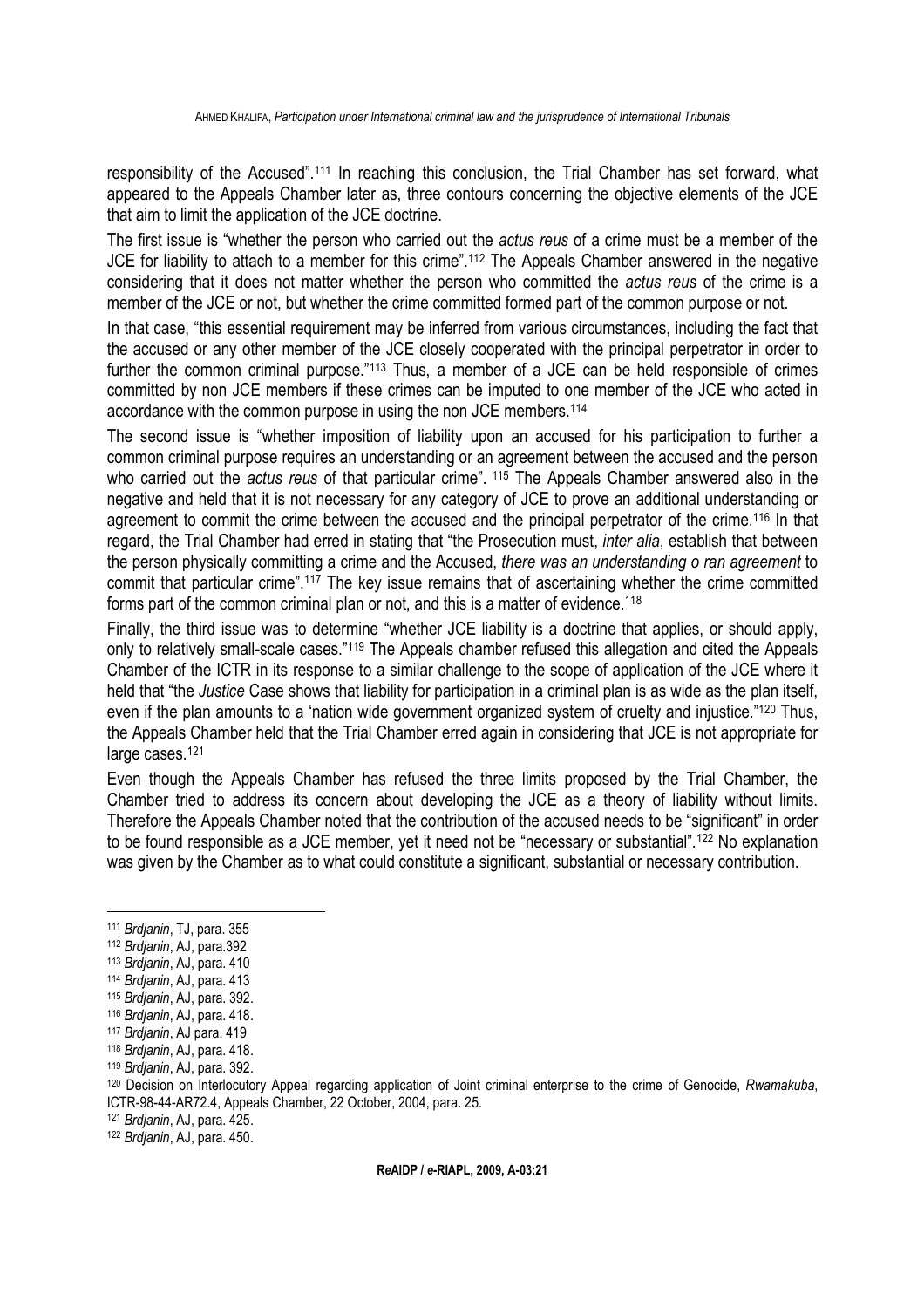# *3.3 Subjective elements of JCE*

The subjective or mental elements of JCE differ depending on which category of JCE is in question. Therefore every one of them has its own subjective elements.

# *3.3.1 Subjective element of the 1st category: Basic JCE*

It was held in *Tadic* that in cases concerning the first category the accused must participate voluntarily in one aspect of the common purpose; he must act with intention to achieve the criminal result and that his intention is shared by other codefendants.<sup>123</sup>

The first two components do not seem to create any ambiguities as they form the basic notion of "direct intent" as known in national systems. However, the third element concerning the "shared intent" seems to create a little confusion in the jurisprudence of the Tribunals. All the judgments after *Tadic* have abided by the requirement of shared intent while there seem to be a difference in the interpretation of with whom the intent has to be shared. While some Chambers considered that the "shared intent" is to be proven between the accused and the members of the JCE,<sup>124</sup> other chambers endorsed the position that it is sufficient that the prosecution demonstrates that the person charged shares the intent with the principal perpetrator of the crime.<sup>125</sup>

In any case, it is noteworthy that the Chambers have almost never inquired about the intent of the principal perpetrators as in most cases they are not even presented before the Tribunals. The intention is systematically inferred by the chambers or not even referred to as taken for granted, in other instances the intention of the codefendants or the other members of the pretended JCE is what counts to prove the shared intent.<sup>126</sup>

# *3.3.2 Subjective element of the 2nd category: Systemic JCE*

The subjective elements of the systemic JCE are different than those of the basic one. The *Tadic* Chamber held that the requisite *mens rea* comprises knowledge of the nature of the system of ill treatment and the intent to further that system.<sup>127</sup> These two elements seem also to represent the components of direct intent as it was the case of the basic JCE, yet few differences, on theoretical and practical levels, could be pointed out.

On a theoretical level, the first difference to be noted is that the intent does not have to be proven vis-à-vis each specific crime charged, but only towards the system as a whole. Having this intent will suffice to condemn the accused of all the crimes that have been committed pursuant to the system.<sup>128</sup> However, if there are specific intent crimes charged, then the accused has himself to have the requisite *mens rea* for that crime.<sup>129</sup> The second difference is that there is no need to prove a shared intent with whomsoever as it is the case of the basic JCE.

On a practical level, it is worth noting that the Chambers have been more lenient in inferring both the knowledge and the intent as to this category. The position or the authority that the accused possess within the organizational structure of the institution is enough per se to infer both his knowledge of the nature of the system and his intent to further its criminal goals.<sup>130</sup>

<sup>123</sup> *Tadic*, AJ, para. 196

<sup>124</sup> *Stakic*, AJ, para. 65.

<sup>125</sup> *Simic*, TJ, para. 160 ; Krnojelac, TJ, para. 183; *Kvocka*, AJ, para. 110.

<sup>126</sup> Kristic, TJ, para. 612

<sup>127</sup> *Tadic*, AJ, para. 202, 220, 228.

<sup>128</sup> Krnojelac, AJ, para. 120.

<sup>129</sup> Krnojelac, AJ, para. 111.

<sup>130</sup> *Tadic*, AJ, para. 220, 228 ; *Kvocka*, TJ, para. 324.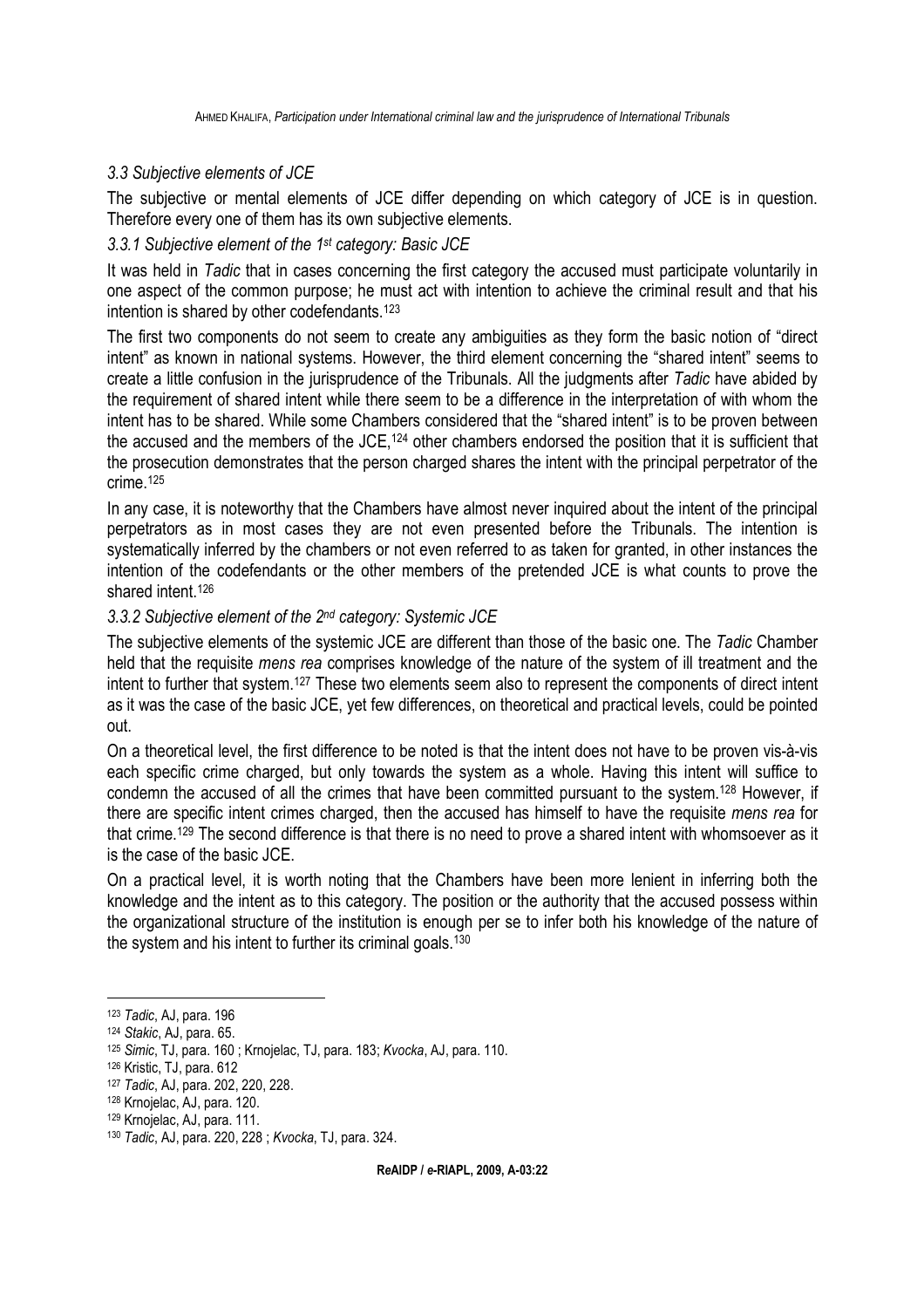# *3.3.3 Subjective element of the 3rd category: Extended JCE*

The subjective elements of this category have set a more lenient approach as to the required *mens rea*. The third category concerns the responsibility of the accused for crimes that fall *outside* the common plan agreed to between the members of the JCE. The *Tadic* Appeals Chamber held that to incur liability for such crimes the accused has to have the intention to further the criminal purpose of the enterprise; that the crimes committed outside the common plan were natural and foreseeable consequences of such plan and that the accused willingly took that risk.<sup>131</sup>

The first component of the subjective element is identical to that of the first category of JCE where the accused has to have the intent to further a criminal goal. Yet, the later two elements set the different standard of *mens rea* in a lower degree than the first two categories.

If the first two categories require direct intent applied variably depending on which category is concerned, the third category requires a *dolus eventualis* or an advertant recklessness approach with regard to the crimes committed outside the common plan.132 Therefore, it is sufficient that the accused was aware that the envisaged plan might lead to the commission of the other crimes by the other members of the group and that he willingly took that risk.<sup>133</sup>

Later on the question of whether this lower standard of *mens rea* would be sufficient to charge crimes requiring specific intent was raised. The *Brdjanin* Trial Chamber has refused to apply this third category of JCE to the crime of genocide arguing that the accused in the case of extended JCE lacks the specific intent required for genocide. Therefore the Chamber dismissed the charge of genocide against the defendant under JCE 3.<sup>134</sup>

However, the Appeals Chamber reversed this ruling holding that the Trial Chamber had "erred by conflating the *mens rea* requirement of the crime of genocide with the mental requirement of the mode of liability by which criminal responsibility is alleged to attach to the accused."135 Therefore, the 3<sup>rd</sup> or extended form of JCE is applicable to all crimes within the jurisdiction of the ad hoc Tribunals including specific intent crimes.

# *3.4 JCE and the International Criminal Court*

The Statute of the ICC does not refer directly to joint criminal enterprise. As we have been discussing, this technical term referring to a specific mode of liability appeared in the jurisprudence of international tribunals in 1999, one year after the adoption of the Rome Statute. Therefore, it is normal that the term does not exist therein.

JCE has been based on the notion of commission under the statutes of the ad hoc Tribunals, therefore it is theoretically possible that judge of the ICC might rely on article 25 (3) (a) discussing forms of commission to integrate the doctrine in the Court's arsenal. The article stipulates that a person is individually responsible if he "commits … a crime, whether as an individual, jointly with another or through another person…". Yet this possibility is very unlikely in the light of the two decisions issued by the court on the confirmation of charges where the court opted for a different concept to interpret the notion of commission or joint commission.<sup>136</sup>

The other possibility to accept the JCE or a similar doctrine in the jurisprudence of the Court is to rely on article 25 (3) (d) that holds responsible the person who "in any other way contributes to the commission …of such a crime by a group of persons acting with a common purpose." This article takes as a starting point the assumption of an existing group of persons acting with a "common purpose". This is almost the same

 $\overline{a}$ <sup>131</sup> *Tadic*, AJ, para. 220.

<sup>132</sup> *Tadic*, AJ, para. 220.

<sup>133</sup> *Tadic*, AJ, para.228

<sup>134</sup> Prosecutor vs *Brdjanin*, IT-99-36-T, Décision on Motion for Acquittal Pursuant to Rule 98 bis, 28 November 2003, para. 57

<sup>135</sup> Prosecutor vs. *Brdjanin*, IT-99-36-A, Décision on Interlocutory Appeal, 19 March 2004, para. 6.

<sup>136</sup> Lubanga and Katanga decisions, supra note 63.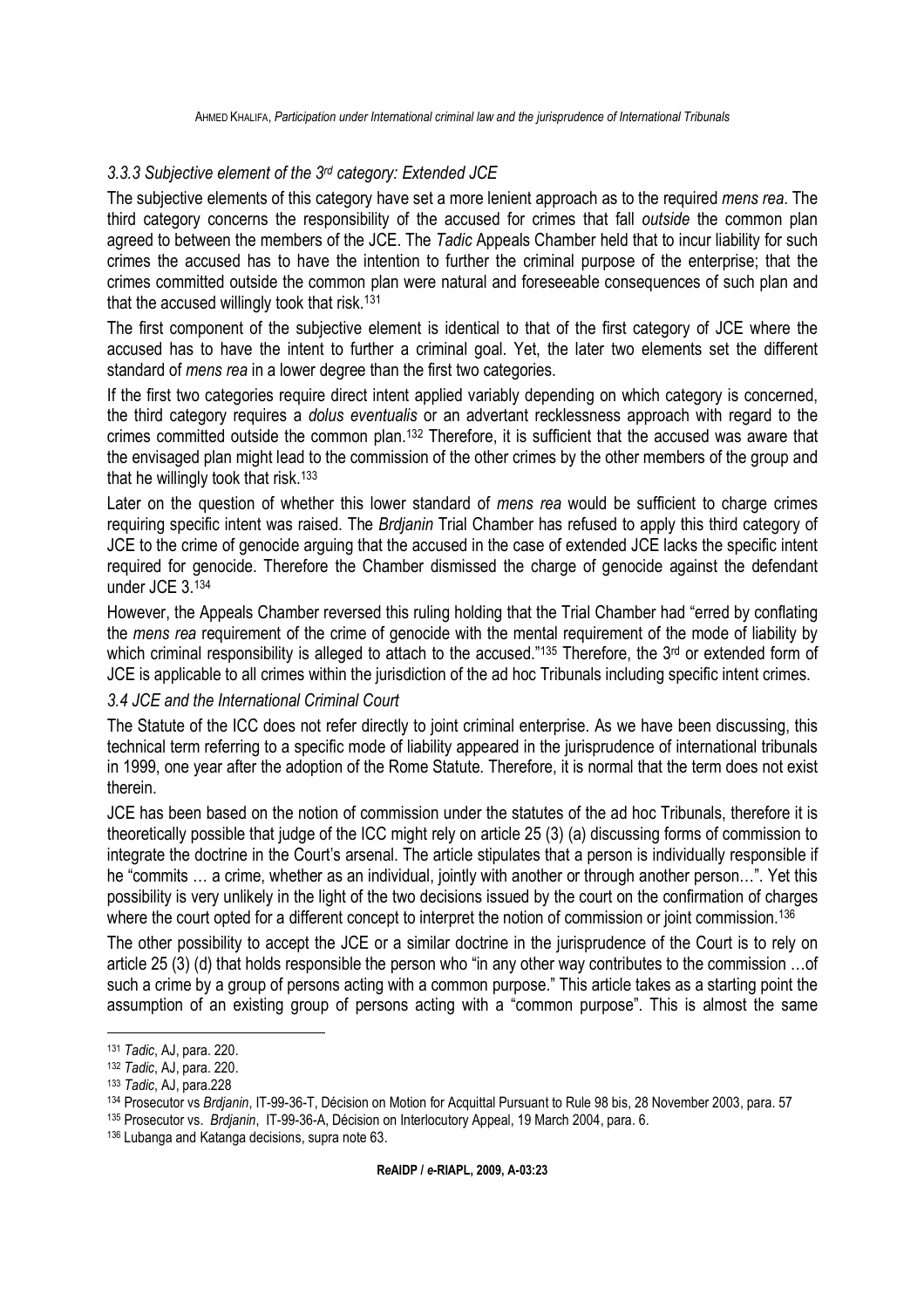essence of JCE where the common plan or design is the central notion that entails the mutual attribution of responsibility among the persons who shared the common purpose.

Yet two limitations might restrain the admission of the concept as it exists under the jurisprudence of the ad hoc Tribunals. First is the nature of the engaged responsibility. Under the ICTY and ICTR jurisprudence , JCE is a mode of "committing or perpetrating" the crime, this will not be the case under the Rome Statute if it was introduced through paragraph (d) that deals with a form of participation or accomplice liability that seems even less serious than other forms of participation following the logic of drafting the article. In that sense, JCE will loose all its attractive advantage as a doctrine of attributing liability.

Second, it is also unlikely that the third form of JCE will be accepted under the required mental element of article 25 (3)(d). The third or extended form attaches liability to members of the group for crimes falling outside the agreed plan if they were natural and foreseeable results. Therefore, it satisfies itself with a recklessness standard. While article 25 (3)(d) requires either the intent or at least knowledge on the part of the accused. Relevant parts of the paragraph stipulates that the contribution of the accused "shall be intentional and shall either: (i) be made with the aim of furthering the criminal activity or criminal purpose of the group, where such activity or purpose involves the commission of a crime within the jurisdiction of the Court; or (ii) Be made in the knowledge of the intention of the group to commit the crime". If the Court applies literally this text, the 3<sup>rd</sup> category of JCE will be eliminated as not satisfying the required mental element. It is still to be seen how the Court will apply this text and what will be its position of JCE.

# *General conclusion*

Modes of participation have witnessed a considerable evolution in international criminal law. We can remark few trends on the course of this evolution.

First, more attention is devoted to enumerate and detail various types of participation in order to better fight the scope of criminality, this is true either in conventional international criminal law or in the statutes of international criminal tribunals and courts. The question of criminal participation has acquired a constant growing importance within the documents dealing with international criminal law whether they are international conventions or acts establishing international criminal jurisdictions.

Second, a clear trend of expanding the notions and definitions of each mode of participation is evident in the jurisprudence of international courts, especially in the jurisprudence of the ad hoc tribunals. The material element of modes of participation has been defined very openly and in a relaxed manner that aims at covering a wide array of actions. Similarly, the mental or subjective element has been interpreted in a relaxed way that shifted from "intention" that is traditionally required for serious crimes in national systems to "recklessness" or *dolus eventualis.* 

Third, the advent of the doctrine of JCE has marked a turning point in understanding the notion of a perpetrator. In fact, expanding the definition of "commission" took place at the expense of the traditional concept of "participation", more specifically aiding and abetting, in a way that blurred the lines between the two notions.<sup>137</sup>

Fourth, the international tribunals have proven to be very conservative regarding the notion of inchoate crimes. We have seen that the ad hoc Tribunals refrained from developing positive ICL in the direction of expanding certain notions of "participation" to be incriminated per se as preparatory acts constituting inchoate crimes. This position is totally supported by the Rome Statute and it is not likely to be changed in

 <sup>137</sup> This approach has been confirmed in a recent decision where the ICTR Appeals Chamber reversed a conviction on the basis of aiding and abetting genocide and condemned the accused for "committing" genocide. The Seromba Appeals Chamber held that, aside from the JCE, a person could be "principal perpetrator of the crime itself by approving and embracing as his own the decision to commit the crime and thus should be convicted for committing genocide", thus it is not necessary that he intervenes with his own hands. Seromba, AJ, para. 161.